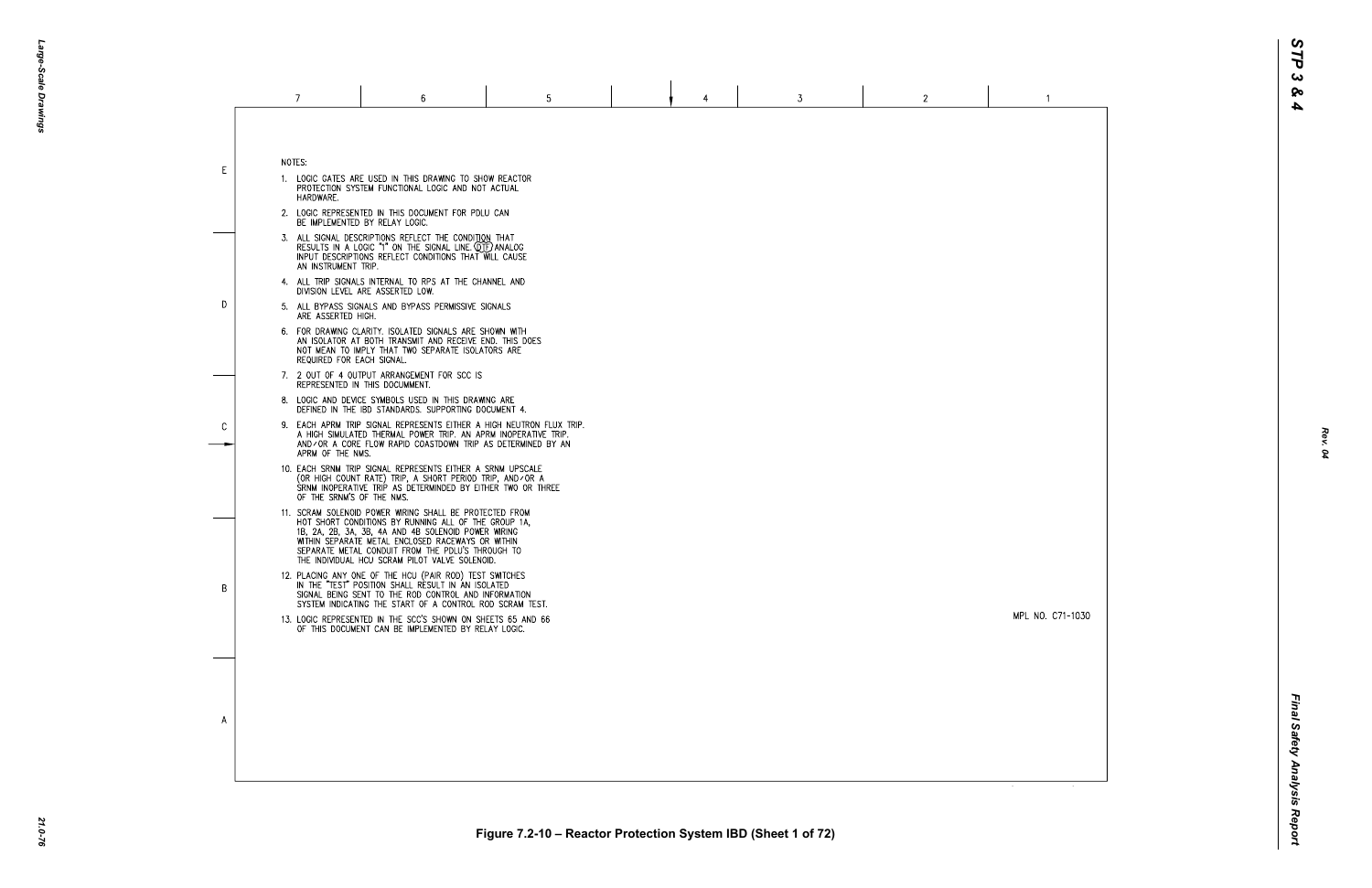Large-Scale Drawings *Large-Scale Drawings*

|   | 7                                     | 6                                                                                                                                                                                                                                                                                                                                                                                                         | 5                                                                              |                                                                                                                                                                                                                                                                                                                                                                                                                                                                        |              | 3                                                                                                                                                                                                          |                     | $\overline{2}$                                                                                                                                                                                                                                                                                                          |  |
|---|---------------------------------------|-----------------------------------------------------------------------------------------------------------------------------------------------------------------------------------------------------------------------------------------------------------------------------------------------------------------------------------------------------------------------------------------------------------|--------------------------------------------------------------------------------|------------------------------------------------------------------------------------------------------------------------------------------------------------------------------------------------------------------------------------------------------------------------------------------------------------------------------------------------------------------------------------------------------------------------------------------------------------------------|--------------|------------------------------------------------------------------------------------------------------------------------------------------------------------------------------------------------------------|---------------------|-------------------------------------------------------------------------------------------------------------------------------------------------------------------------------------------------------------------------------------------------------------------------------------------------------------------------|--|
| E | <b>SH</b><br>NO.<br><b>NOTES</b><br>3 | <b>TITLE</b><br>TABLE OF CONTENTS, REF DOCUMENTS, SUPPORTING DOCUMENTS, ABREVIATIONS<br>DIV 1 (TLF;) RX MODE AND RELATED BYPASSES                                                                                                                                                                                                                                                                         | <b>SH</b><br>NO.<br>37<br><b>BLANK</b><br>38   BLANK<br>39                     | FDIV 1 TLF; DW PRESS DIV 1 TRIP LOGIC                                                                                                                                                                                                                                                                                                                                                                                                                                  | <b>TITLE</b> |                                                                                                                                                                                                            |                     |                                                                                                                                                                                                                                                                                                                         |  |
|   |                                       | DIV 2 (TLF.) RX MODE AND RELATED BYPASSES<br>DIV 3 (TLF) RX MODE AND RELATED BYPASSES<br>DIV 4 (TLF.) RX MODE AND RELATED BYPASSES                                                                                                                                                                                                                                                                        | 40<br>41<br>42<br>43                                                           | DIV 2 TLF; DW PRESS DIV 2 TRIP LOGIC<br>DIV 3 TLF; DW PRESS DIV 3 TRIP LOGIC<br><b>DIV 4 TLF; DW PRESS DIV 4 TRIP LOGIC</b><br>DIV 1 STLF; RX WTR LVL DIV 1, CRD PRESS DIV 1 TRIP LOGIC                                                                                                                                                                                                                                                                                |              |                                                                                                                                                                                                            |                     | <b>SUPPORTING DOCUMENTS:</b><br>1. REACTOR PROTECTION SYS DESIGN SPE<br>2. REACTOR PROTECTION SYS IED                                                                                                                                                                                                                   |  |
| D | 10<br>11<br>12                        | <b>DIV 1 BPU:</b> BYPASS LOGICAL BYPASS.<br>CHANNEL SENSOR BYPASS, SPECIAL MSLI TRIP BYPASS.<br>CHANNEL SENSOR BYPASS, SPECIAL MSLI TRIP BYPASS.<br>CHANNEL SENSOR BYPASS, SPECIAL MSLI TRIP BYPASS<br>CHANNEL SENSOR BYPASS, SPECIAL MSLI<br>DIV 1 (DTF; CHANNEL A SENSOR TRIP LOGIC<br>DIV 2>DTF; CHANNEL B SENSOR TRIP LOGIC                                                                           | 44<br>45<br>46<br>47<br>48                                                     | DIV 1 (TLF; ) DIV 1 AUTO-SCRAM LOGIC<br> DIV 2(TLF:\DIV 2 AUTO-SCRAM LOGIC                                                                                                                                                                                                                                                                                                                                                                                             |              | $\vert$ DIV 2 $\vert$ TLF; $\vert$ RX WTR LVL DIV 2, CRD PRESS DIV 2 TRIP LOGIC<br> DIV 3\$TLF;? RX WTR LVL DIV 3, CRD PRESS DIV 3 TRIP LOGIC<br> DIV 4\$TLF;}RX WTR LVL DIV 4, CRD PRESS DIV 4 TRIP LOGIC | REFERENCES:         | 3. NEUTRON MONITORING SYS IED<br>4. IBD STANDARDS DESIGN STANDARDS<br>1. NEUTRON MONITORING SYS IBD                                                                                                                                                                                                                     |  |
|   | 13<br>15<br>16<br>17<br>18            | DIV 3>DTF; CHANNEL C SENSOR TRIP LOGIC<br>DIV 4\DTF;\CHANNEL D SENSOR TRIP LOGIC<br>DIV 1\DTF; \CHANNEL A SENSOR TRIP LOGIC<br>DIV 2 DTF; CHANNEL B SENSOR TRIP LOGIC<br>DIV 3\DTF;\CHANNEL C SENSOR TRIP LOGIC                                                                                                                                                                                           | 49<br>50<br>51<br>52<br>53<br>54                                               | DIV 3\$TLF;{ DIV 3 AUTO-SCRAM LOGIC<br>DIV 4, TLF; DIV 4 AUTO-SCRAM LOGIC<br> DIV 1(TLF;?TRIP IN CH A BYPASSED SENSOR<br> DIV 2(TLF;) TRIP IN CH B BYPASSED SENSOR<br>DIV 3(TLF;) TRIP IN CH C BYPASSED SENSOR                                                                                                                                                                                                                                                         |              |                                                                                                                                                                                                            |                     | 2. LEAK DETECTION SYSTEM IBD<br>3. ROD CONTROL & INFO SYSTEM IBD<br>4. CONTROL ROD DRIVE SYSTEM P&ID<br>5. PROCESS RAD MONITORING SYS IED<br>6. NUCLEAR BOILER SYS P&ID<br>7. RECIRC FLOW CONTROL SYS IBD                                                                                                               |  |
| C | 19<br>20<br>21                        | DIV 4\DTF; CHANNEL D SENSOR TRIP LOGIC<br>DIV 1 (TLF) NMS DIV 1 TRIP LOGIC<br>$DIV$ 2 $TLF$ NMS DIV 2 TRIP LOGIC<br>$DIV 3$ $TLF$ NMS DIV 3 TRIP LOGIC<br>$DIV 4$ $TLF$ ) NMS DIV 4 TRIP LOGIC<br>DIV 1 (TLP, RX PRESS DIV 1 TRIP, SUPPRESSION POOL TEMP,<br>TSV CLOSURE DIV 1 TRIP LOGIC                                                                                                                 | 55<br>56<br>57<br>59                                                           | DIV 4(TLF;) TRIP IN CH D BYPASSED SENSOR<br>DIV 2 PDLU; MANUAL SCRAM, SEAL-IN AND<br>MANUAL SCRAM RESET LOGIC<br>TOIV 3 PDLU; MANUAL SCRAM, SEAL-IN AND<br>  MANUAL SCRAM RESET LOGIC<br>DIV 1 OLU; DIV 1 AUTO SCRAM, SEAL-IN, RESET,<br>I MANUAL TRIP AND LD TEST LOGIC<br>DIV 2 OLU; DIV 2 AUTO SCRAM, SEAL-IN, RESET,<br>I MANUAL TRIP AND LD TEST LOGIC _ , , , , , , , , , , , ,<br>DIV 3 OLU; DIV 3 AUTO SCRAM, SEAL-IN, RESET,<br>MANUAL TRIP AND LD TEST LOGIC |              |                                                                                                                                                                                                            | <b>ABREVIATIONS</b> | 8. SUPPRESSION POOL TEMPERATURE<br>MONITORING SYSTEM IED<br>BPU - BYPASS UNITS                                                                                                                                                                                                                                          |  |
| B | 26                                    | TOW 2 CLOS TRY PRESS DIV 2 TRIP, SUPPRESSION POOL TEMP,<br>TSV CLOSURE DIV 2 TRIP LOGIC<br>TOW 3 CLOSURE DIV 2 TRIP LOGIC<br>TSV CLOSURE DIV 3 TRIP LOGIC<br>DIV 4 TLP, RX PRESS DIV 4 TRIP, SUPPRESSION POOL TEMP,<br>TSV CLOSURE DIV 4 TRIP LOGIC<br>DIV $1\overline{1}$ (TLF; ) TSV, TCV CLOSURE DIV 1 TRIP LOGIC<br>28 $\vert$ DIV $\frac{1}{2}$ TLF; $\frac{1}{2}$ TSV, TCV CLOSURE DIV 2 TRIP LOGIC | 60<br>61<br>62<br>63<br>64                                                     | DIV 4 OLU; DIV 4 AUTO SCRAM, SEAL-IN, RESET,<br>MANUAL TRIP AND LD TEST LOGIC<br>GROUP 1 LD ARRANGEMENT AND HCU'S<br>GROUP 2 LD ARRANGEMENT AND HCU'S<br>GROUP 3 LD ARRANGEMENT AND HCU'S<br>GROUP 4 LD ARRANGEMENT AND HCU'S                                                                                                                                                                                                                                          |              |                                                                                                                                                                                                            |                     | $\{$ DTF - DIGITAL TRIP FUNCTION $\lambda$<br>$\{ \texttt{RDLC}$ - $\texttt{REMOTE}$ DIGITAL LOGIC CONTROLLE<br>TLF - TRIP LOGIC FUNCTION<br>SLF - SAFETY SYSTEM LOGIC FUNCTION<br>OLU - OUTPUT LOGIC UNIT<br>PDLU - POWER DISTRIBUTION LOGIC UNIT<br>SCC - SOLENOID CONTROL CENTER<br>SSFP - SCRAM SOLENOID FUSE PANEL |  |
|   | 30<br>31<br>32 I<br>33<br>34          | DIV 3\$ TLF;{TSV,TCV CLOSURE DIV 3 TRIP LOGIC<br>DIV 4) TLF; { TSV, TCV CLOSURE DIV 4 TRIP LOGIC<br>$DV$ 1) TLF; $MSLI$ DIV 1 TRIP LOGIC<br> DIV 2\ TLF;\MSLI DIV 2 TRIP LOGIC<br>$DV \sim 3$ TLF; $\sim$ MSLI DIV 3 TRIP LOGIC<br>$DV$ 4 TLF; $MSLI$ DIV 4 TRIP LOGIC                                                                                                                                    | 65<br>66<br>67 RPS ALARMS<br>68 RPS ALARMS<br>69   RPS ALARMS<br>70 RPS ALARMS | BACKUP SCRAM RELAY ARRANGEMENT AND<br>RESET PERMISSIVE LOGIC<br> BACKUP SCRAM RELAY ARRANGEMENT AND<br> RESET PERMISSIVE LOGIC                                                                                                                                                                                                                                                                                                                                         |              |                                                                                                                                                                                                            |                     | SSLC - SAFETY SYSTEM LOGIC & CONTROL<br>APRM - AVERAGE POWER RANGE MONITOR<br>CRD - CONTROL ROD DRIVE<br>HCU - HYDRAULIC CONTROL UNIT<br>MSIV - MAIN STEAM LINE ISOLATION VALVE<br>MSL - MAIN STEAM LINE<br>SRNM - STARTUP RANGE NEUTRON MONITO<br>mP - MICROPROCESSOR<br>LD - LOAD DRIVER                              |  |
| A | 35<br>  BLANK<br>36   BLANK           |                                                                                                                                                                                                                                                                                                                                                                                                           | 71   RPS ALARMS<br>72 RPS ALARMS                                               |                                                                                                                                                                                                                                                                                                                                                                                                                                                                        |              |                                                                                                                                                                                                            |                     | KOS - KEY OPERATED SWITCH<br>HTS - HYDRAULIC TRIP SYSTEM<br>TABLE OF CONTENTS. REFER<br>SUPPORTING DOCUMENTS,                                                                                                                                                                                                           |  |

| - (       | <u>MPL NO.</u><br>C71-4010<br>C71-1040<br>C51-1040<br>A10-3070                                                 |
|-----------|----------------------------------------------------------------------------------------------------------------|
|           | <u>MPL NO.</u><br>C51-1030<br>E31-1030<br>C11-1030<br>C12-1010<br>D11-1040<br>B21-1010<br>C81-1030<br>T53-1010 |
| .ER       |                                                                                                                |
|           |                                                                                                                |
| νE<br>TOR |                                                                                                                |
| S,        | RENCE DOCUMENTS <mark>,</mark><br>S, ABREVIATIONS                                                              |

 $\sim$  1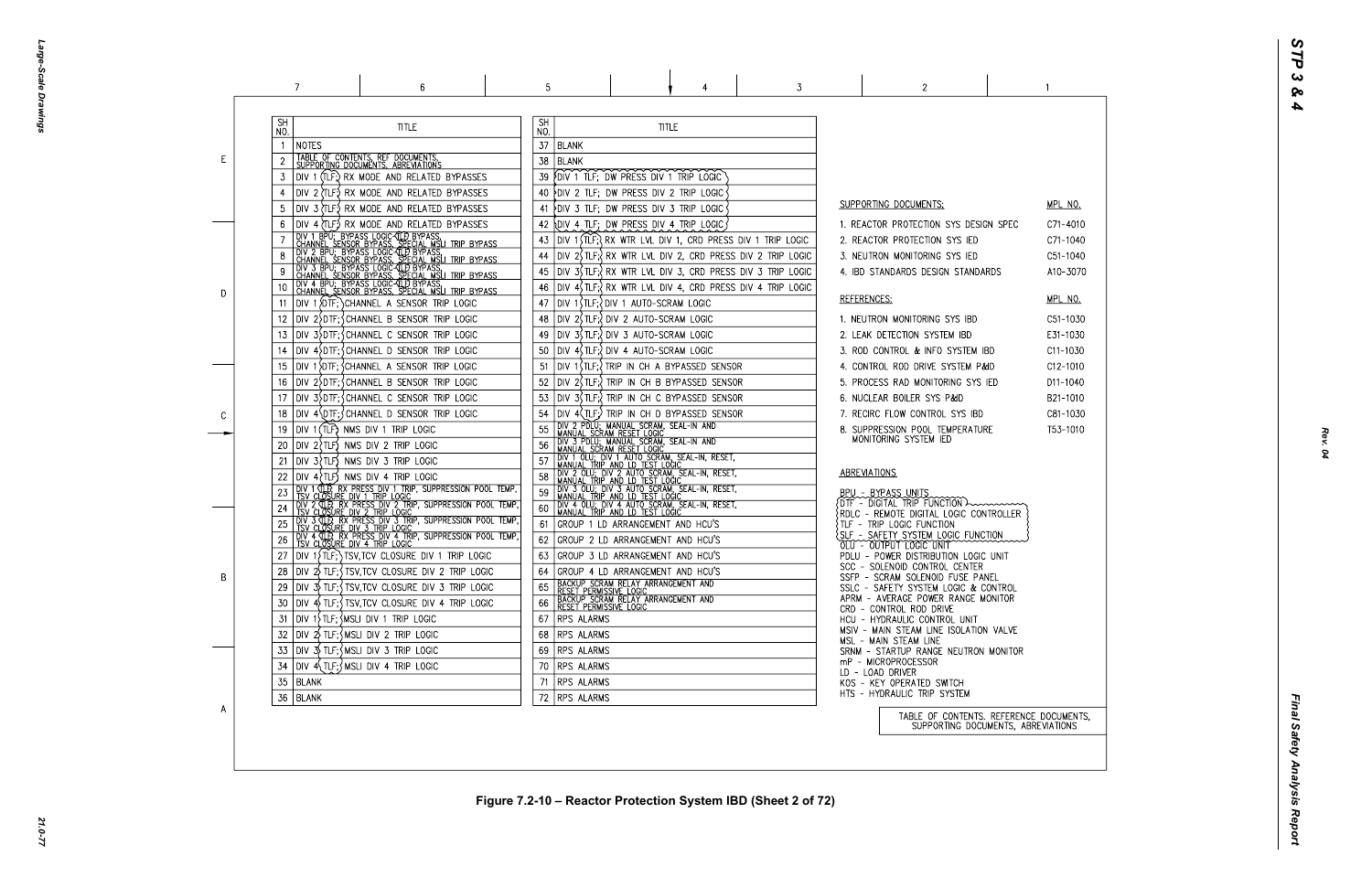-эбле-*Large-Scale Drawings* -Scale Drawings



Figure 7.2-10 – Reactor Protection System IBD (Sheet 11 of 72)<br>ية<br>ما



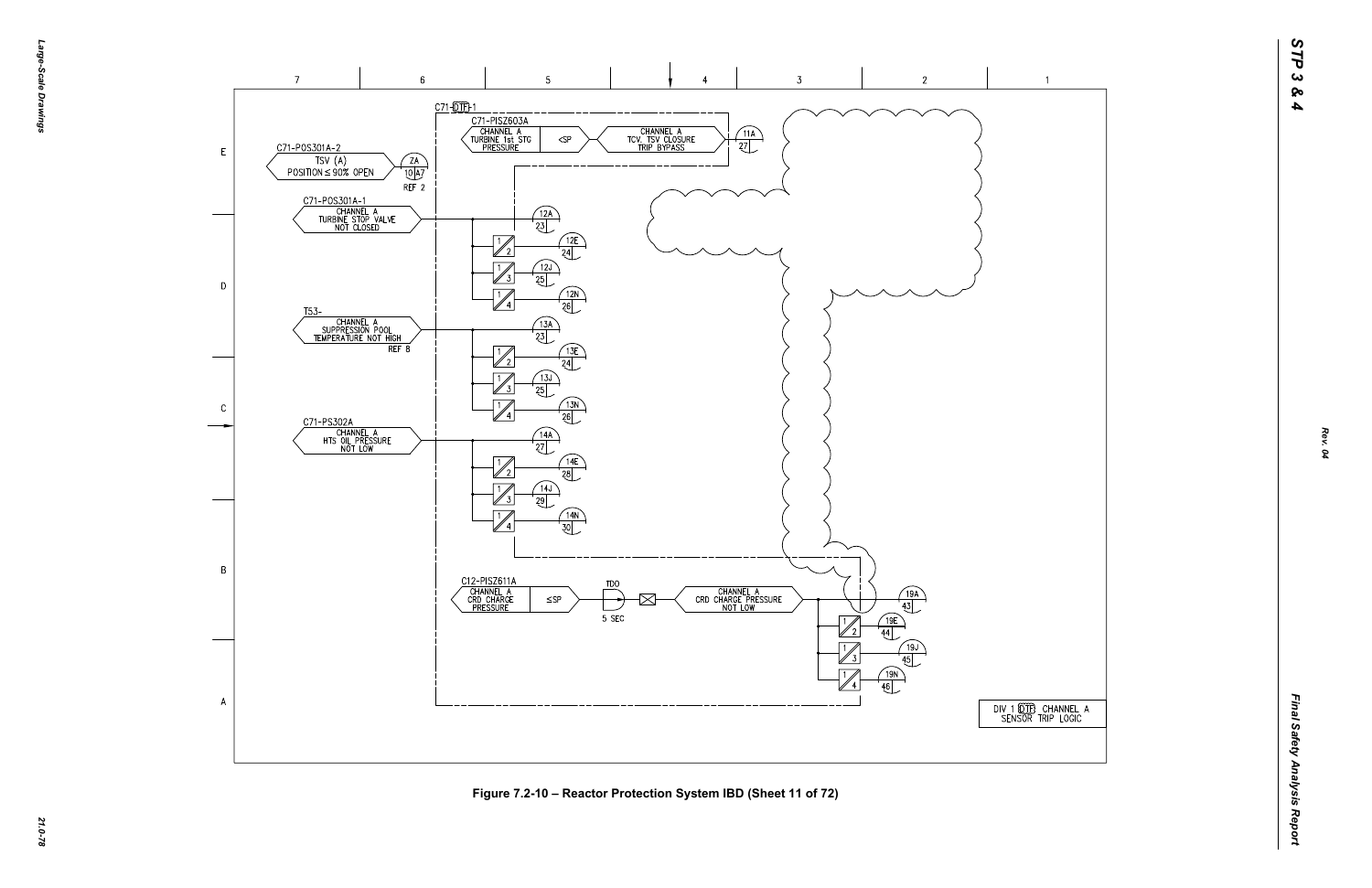



*21.0-79* **Figure 7.2-10 – Reactor Protection System IBD (Sheet 12 of 72)**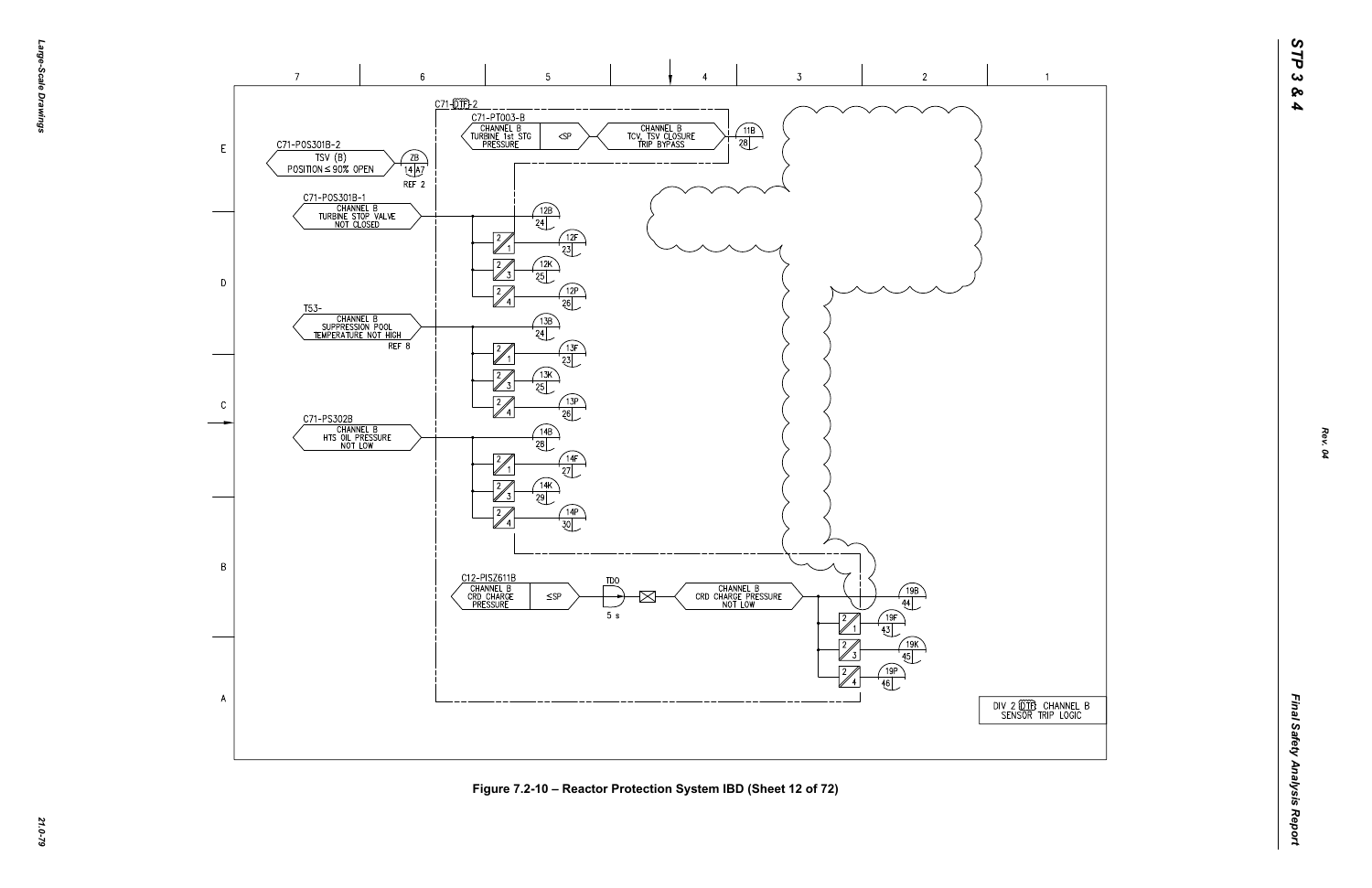$\overline{1}$ 





*21.0-80* **Figure 7.2-10 – Reactor Protection System IBD (Sheet 13 of 72)**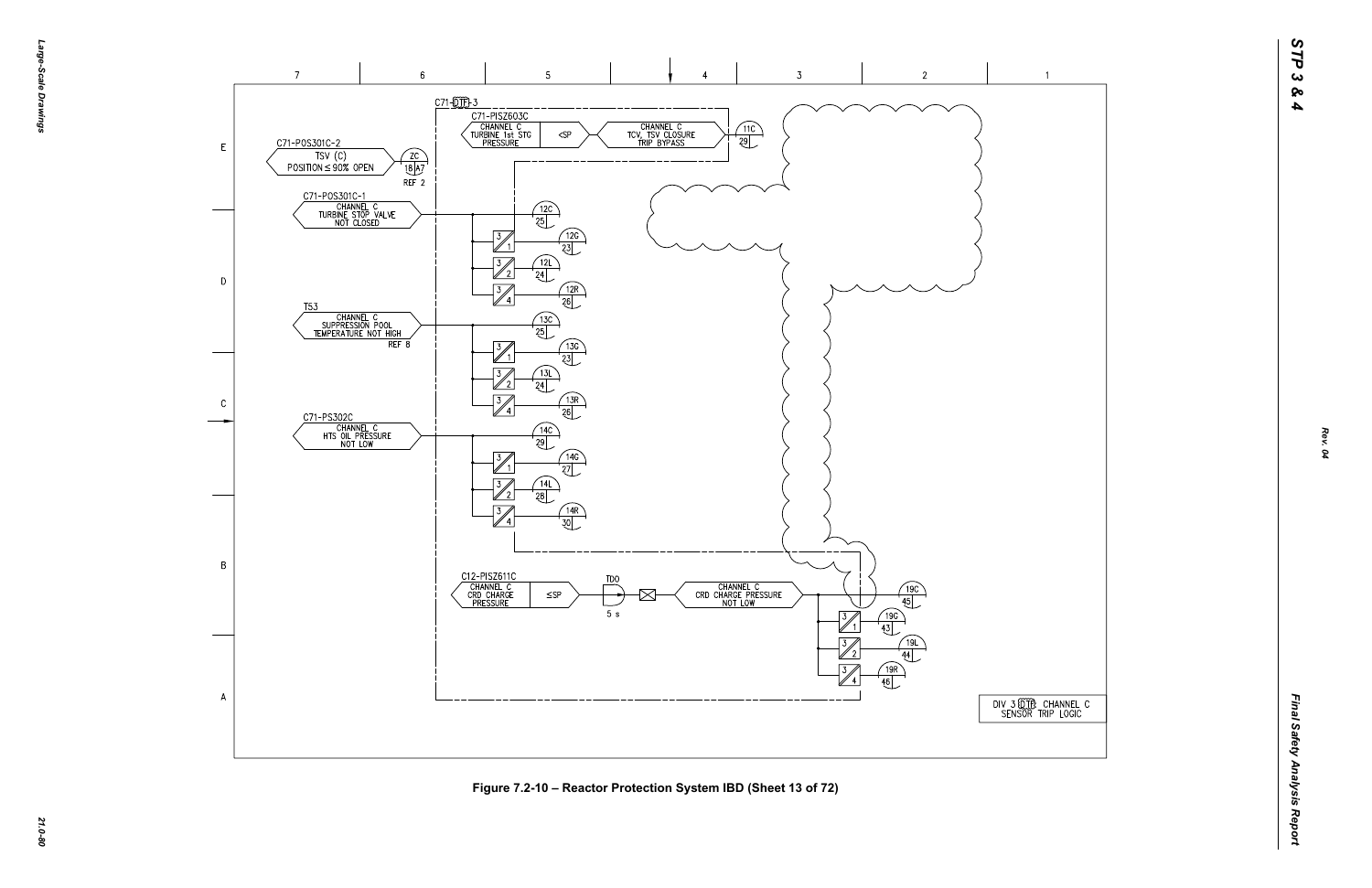## $\overline{1}$







*21.0-81* **Figure 7.2-10 – Reactor Protection System IBD (Sheet 14 of 72)**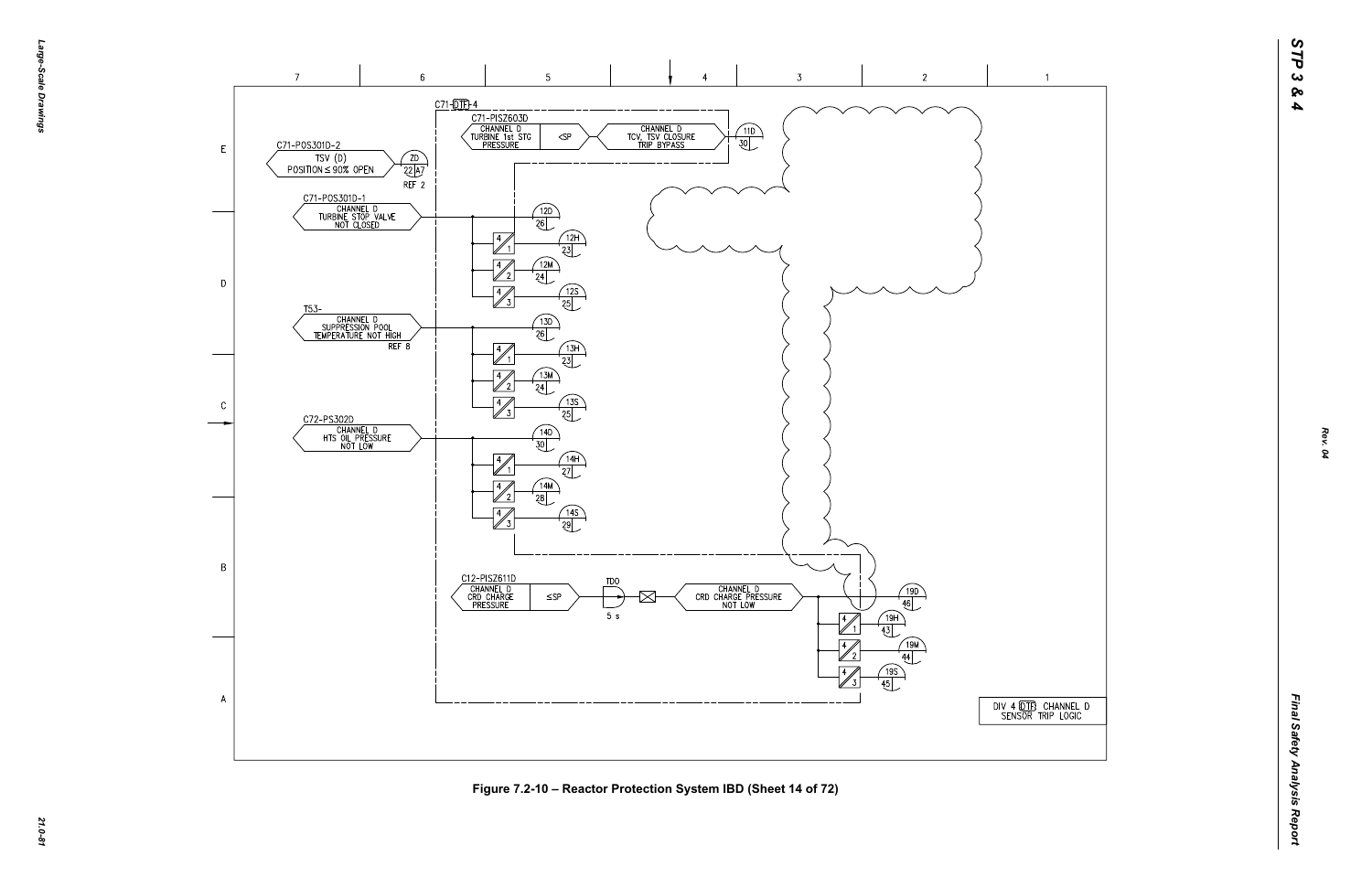



*21.0-82* **Figure 7.2-10 – Reactor Protection System IBD (Sheet 15 of 72)**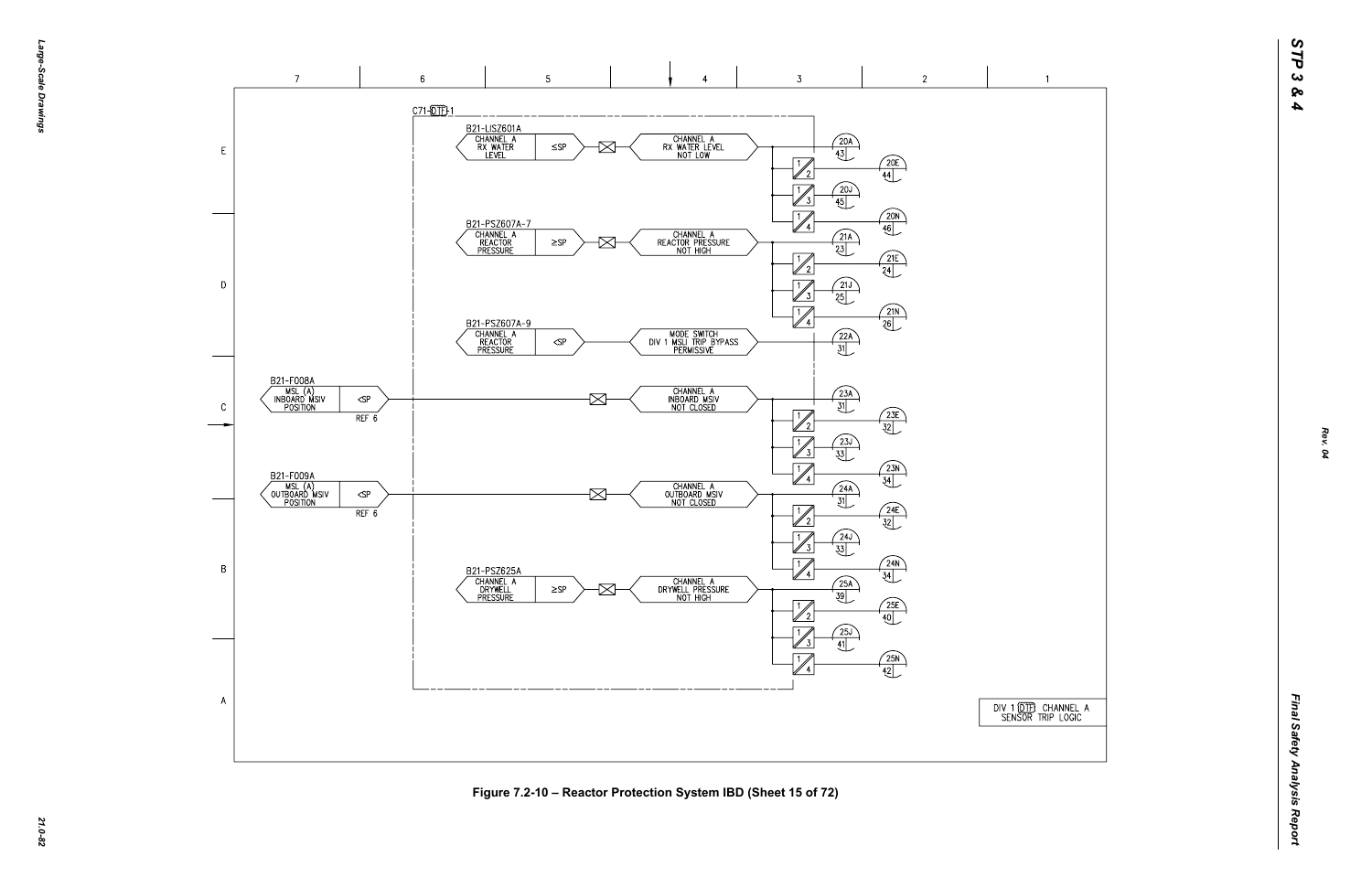



*21.0-83* **Figure 7.2-10 – Reactor Protection System IBD (Sheet 16 of 72)**

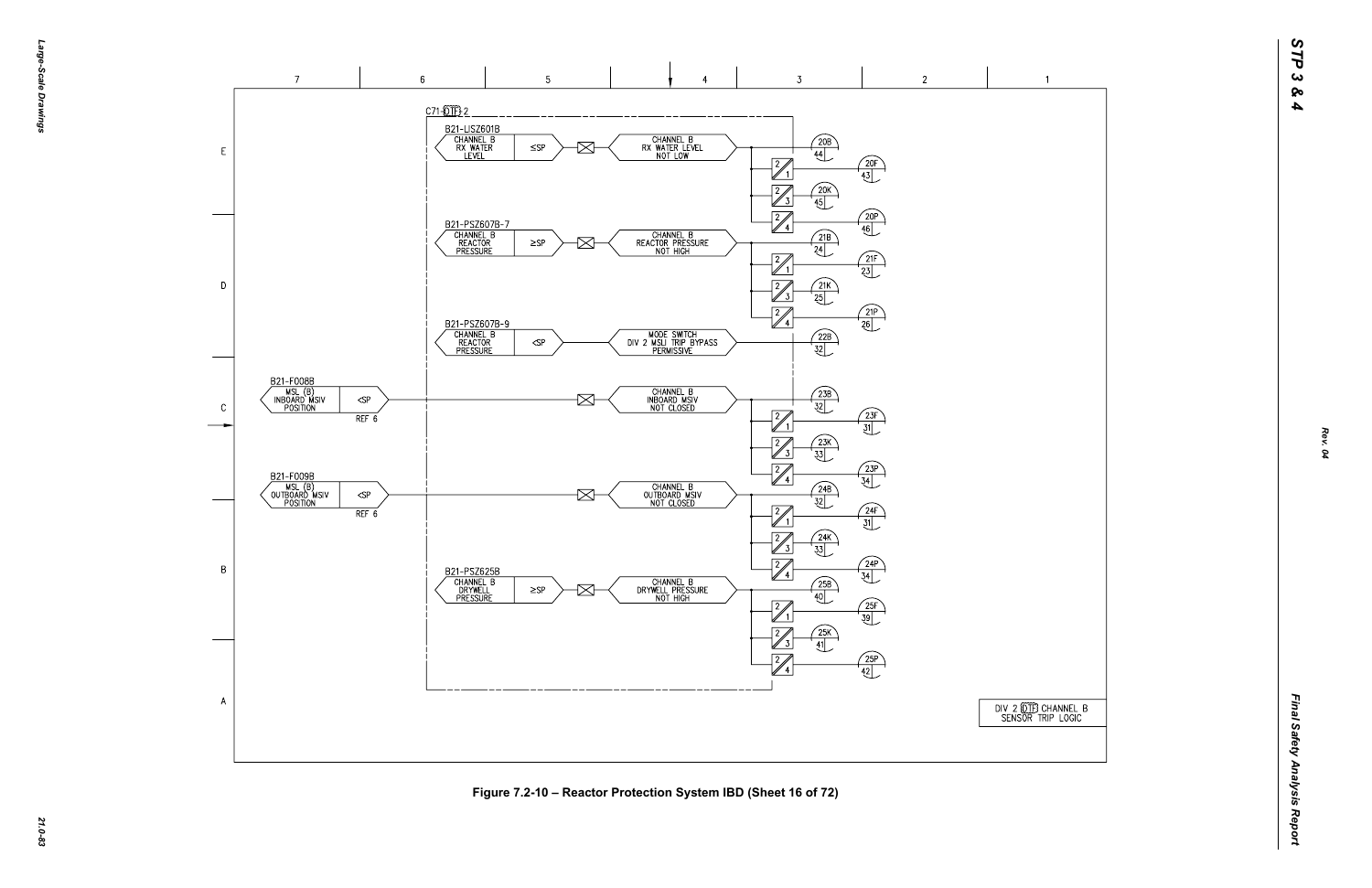

*21.0-84* **Figure 7.2-10 – Reactor Protection System IBD (Sheet 17 of 72)**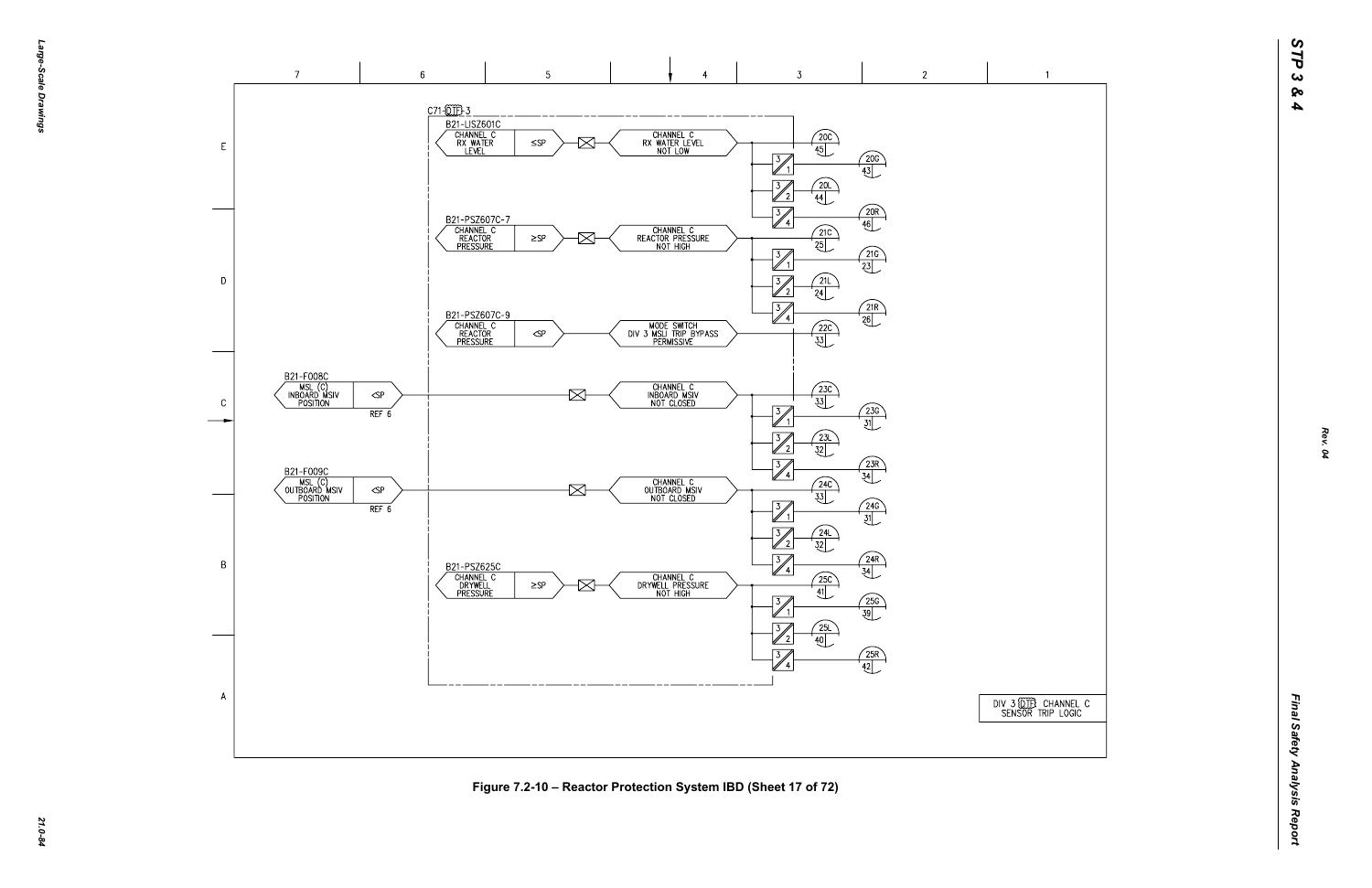DIV 4 (DTF) CHANNEL D<br>SENSOR TRIP LOGIC

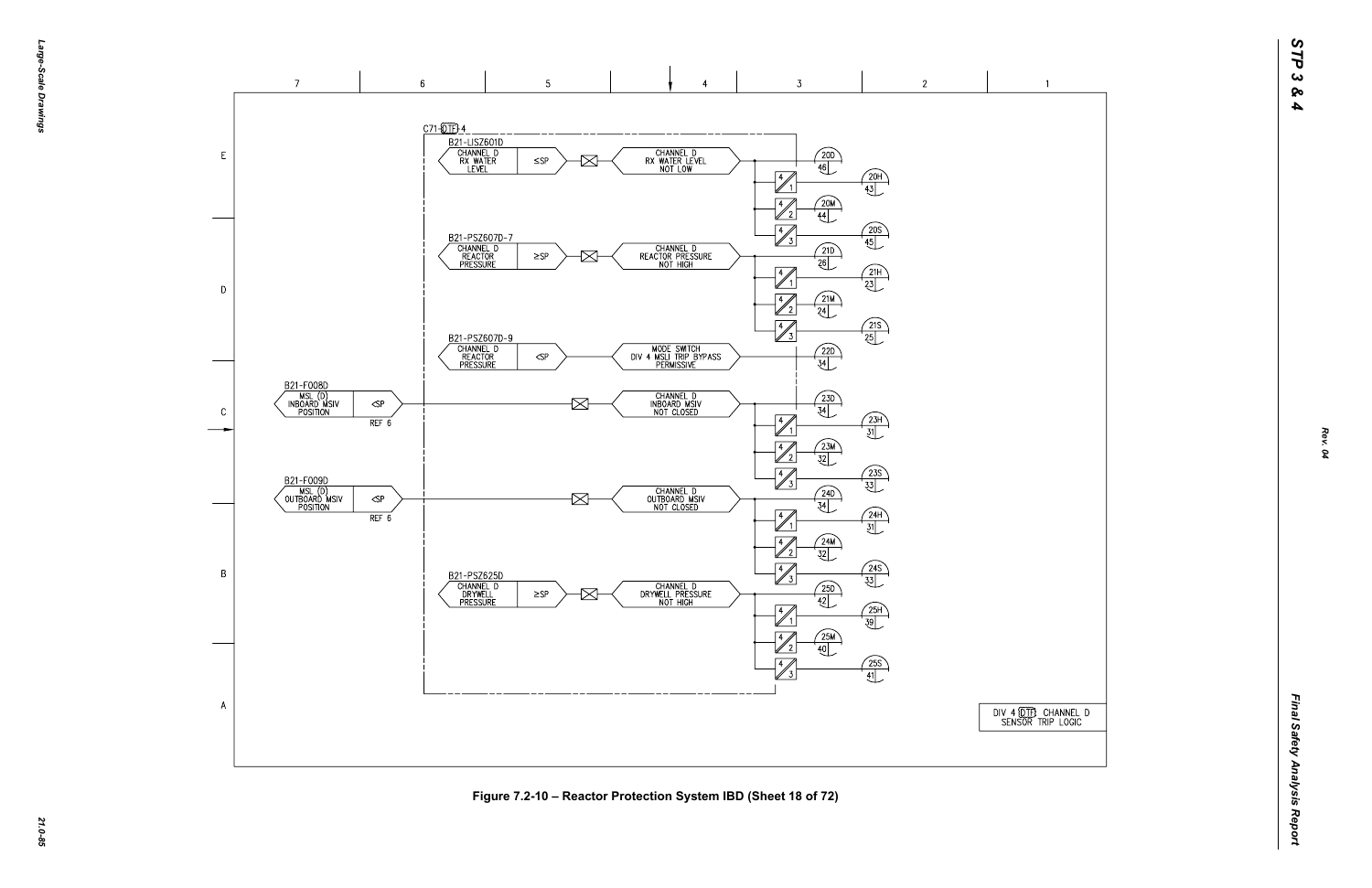

*21.0-86* **Figure 7.2-10 – Reactor Protection System IBD (Sheet 19 of 72)**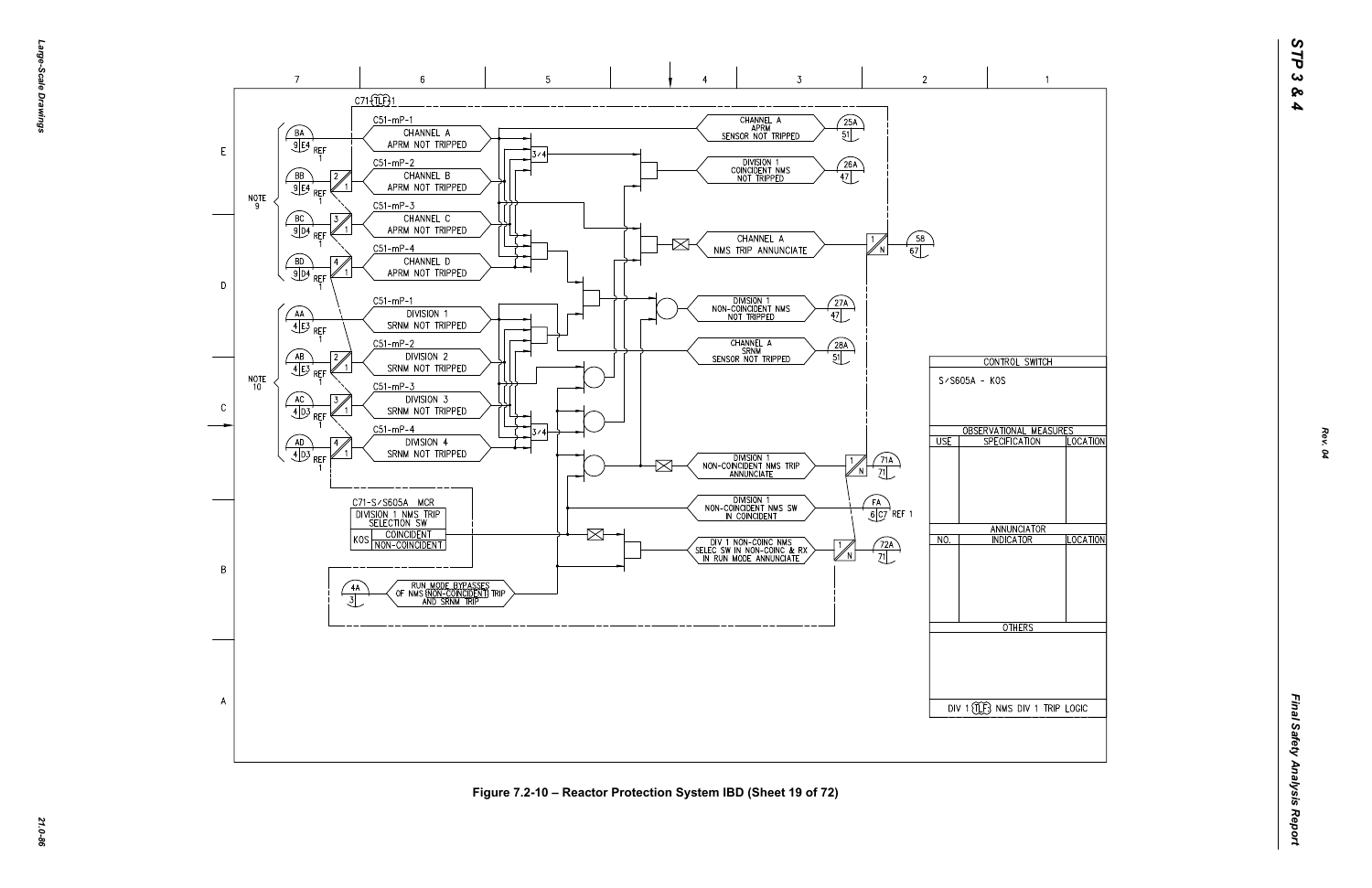

*21.0-87* **Figure 7.2-10 – Reactor Protection System IBD (Sheet 20 of 72)**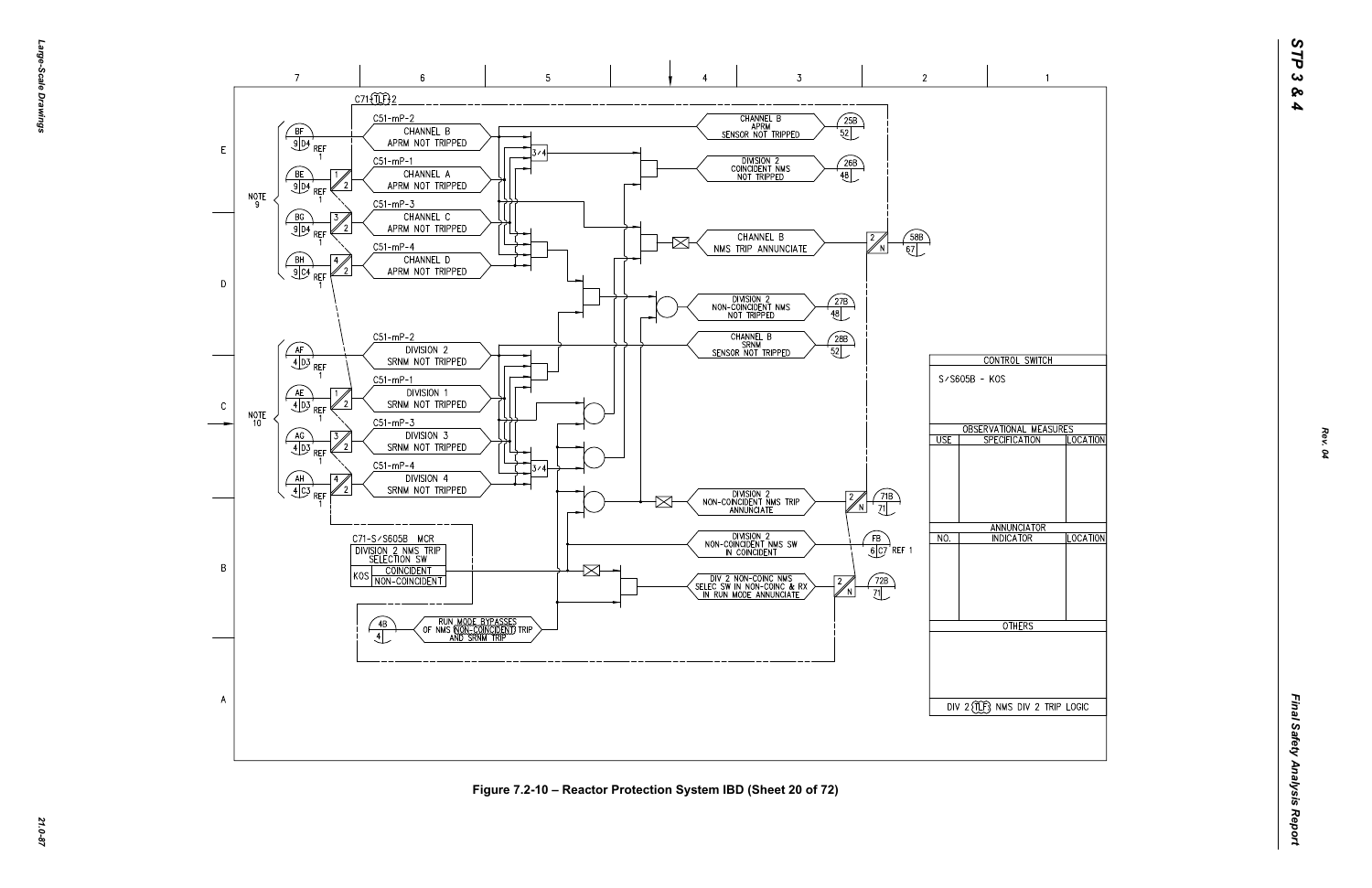

*21.0-88* **Figure 7.2-10 – Reactor Protection System IBD (Sheet 21 of 72)**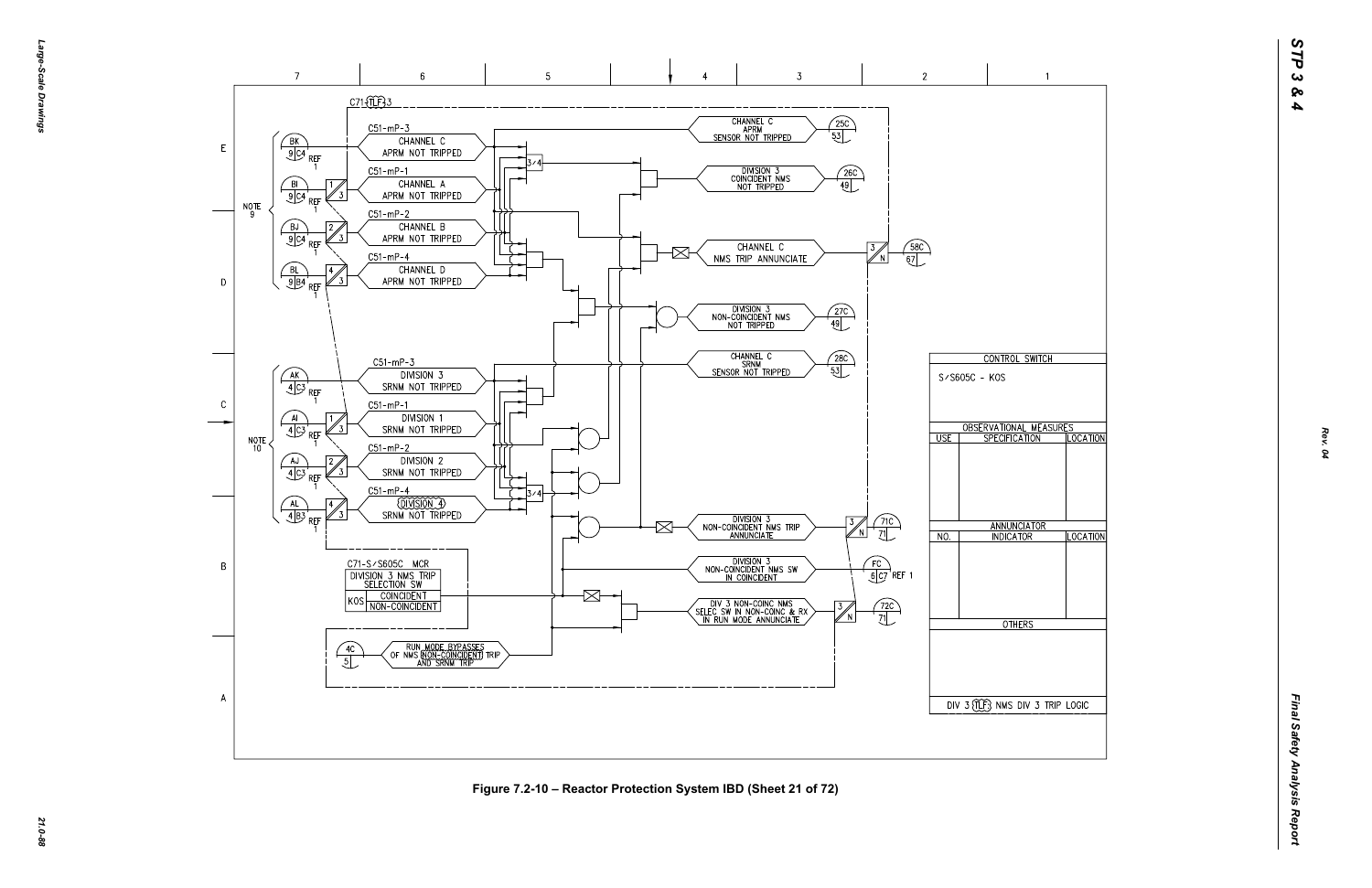*Large-Scale Drawings* arge--Scale Drawings

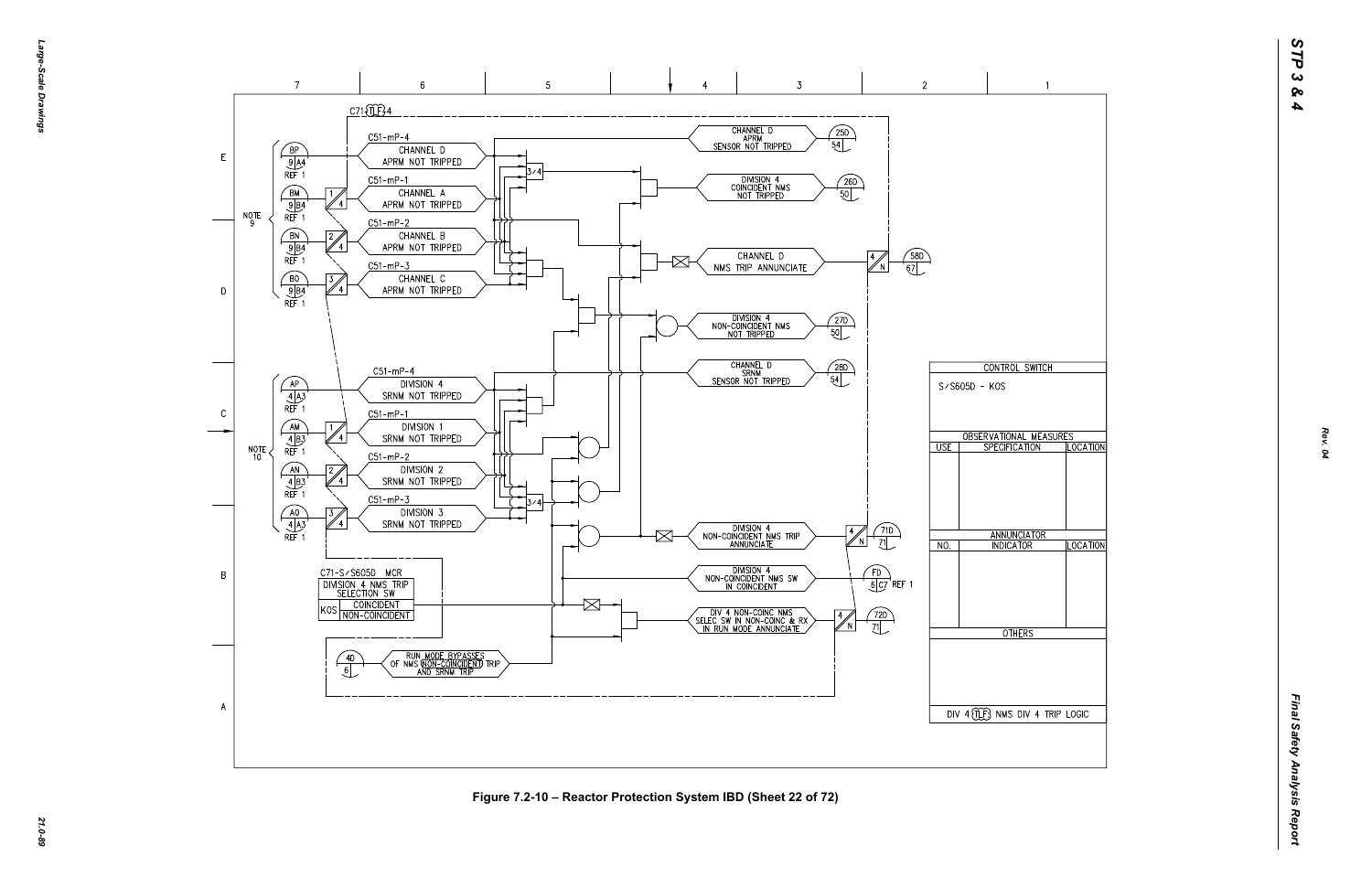

*21.0-90* **Figure 7.2-10 – Reactor Protection System IBD (Sheet 39 of 72)**



 $\overline{1}$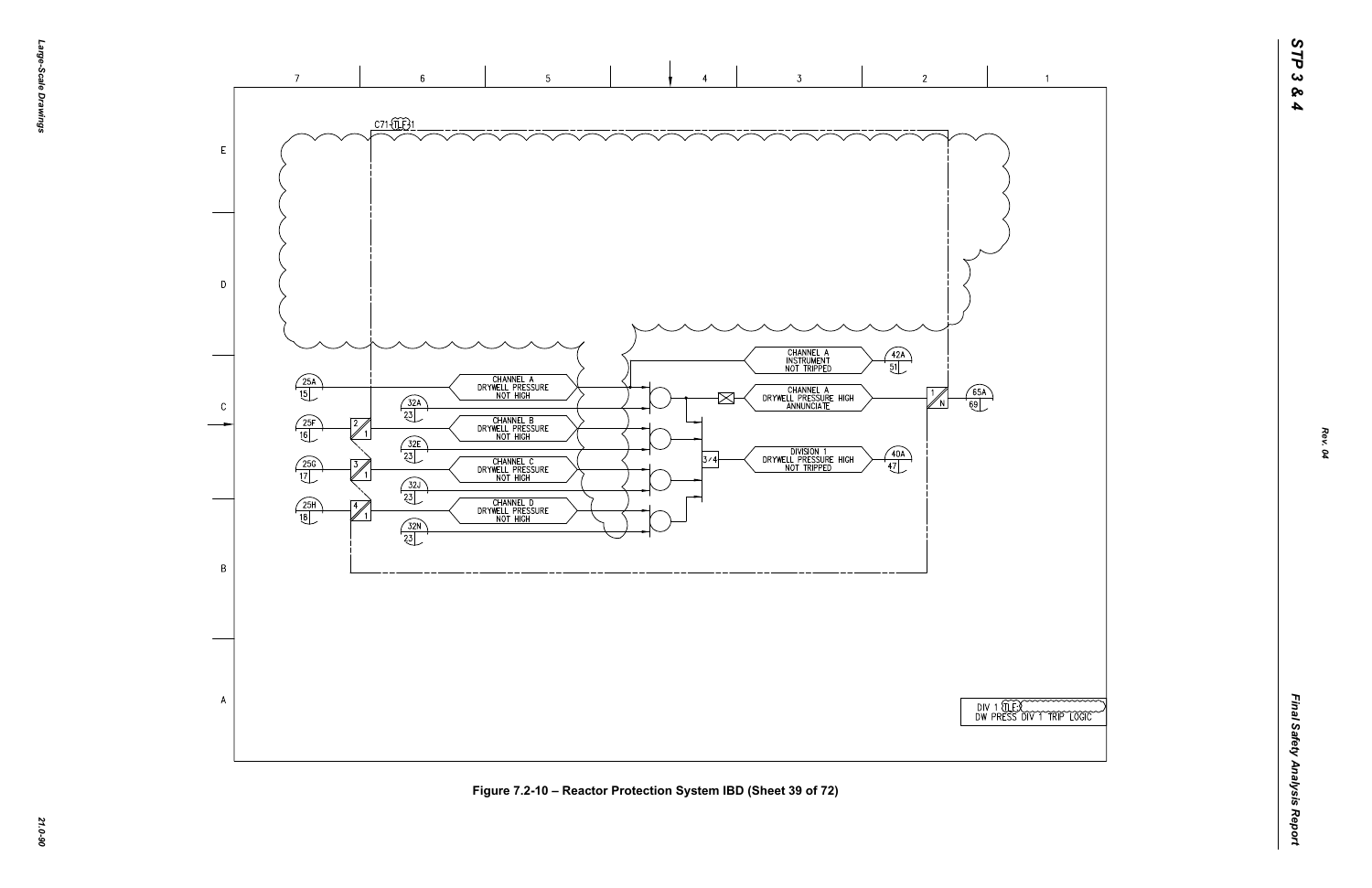

*21.0-91* **Figure 7.2-10 – Reactor Protection System IBD (Sheet 40 of 72)**

| TESCOMONOM I II<br>SS DIV 2 TRIP LOGIC |  |
|----------------------------------------|--|

 $\overline{1}$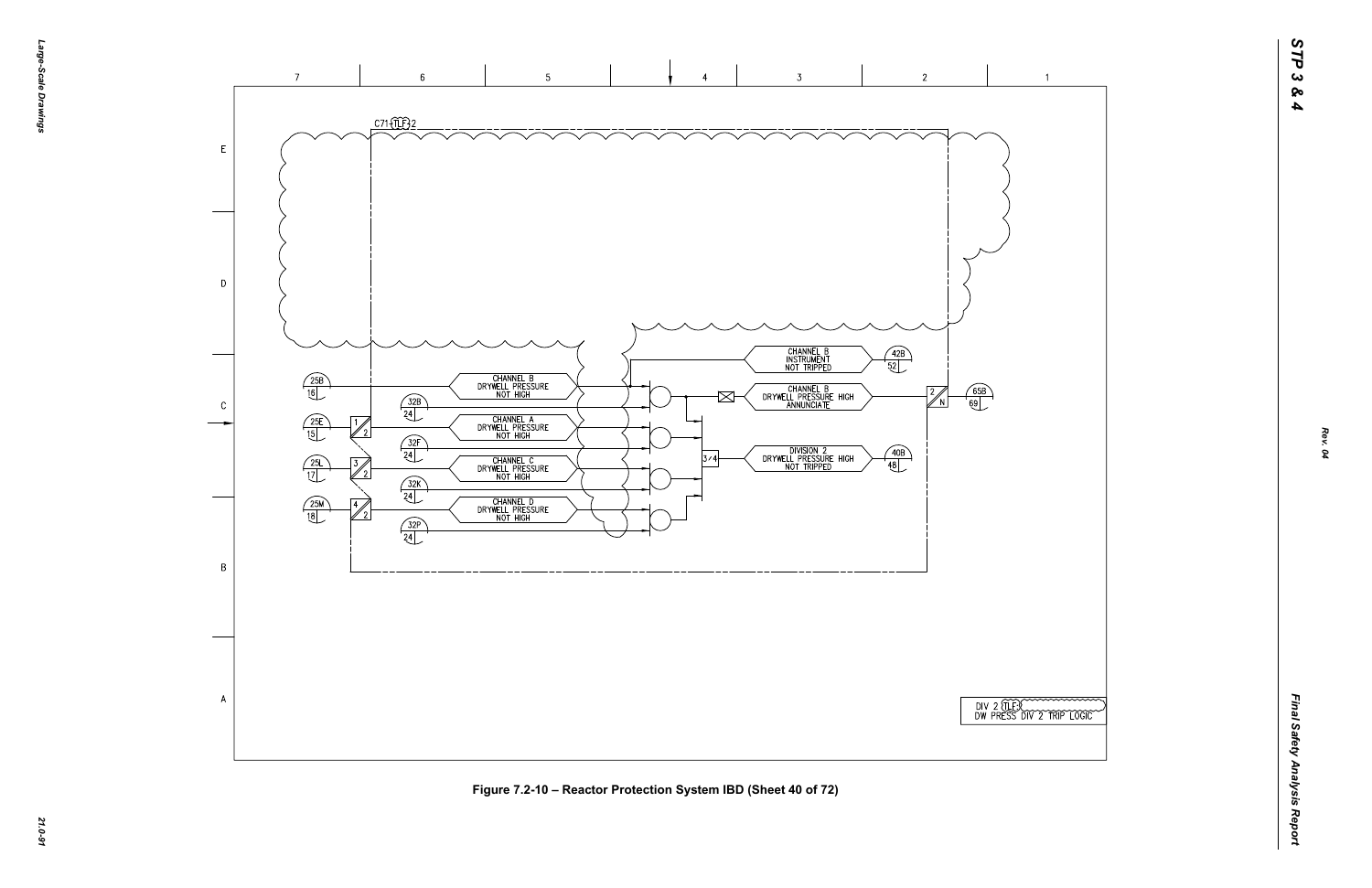

*21.0-92* **Figure 7.2-10 – Reactor Protection System IBD (Sheet 41 of 72)**

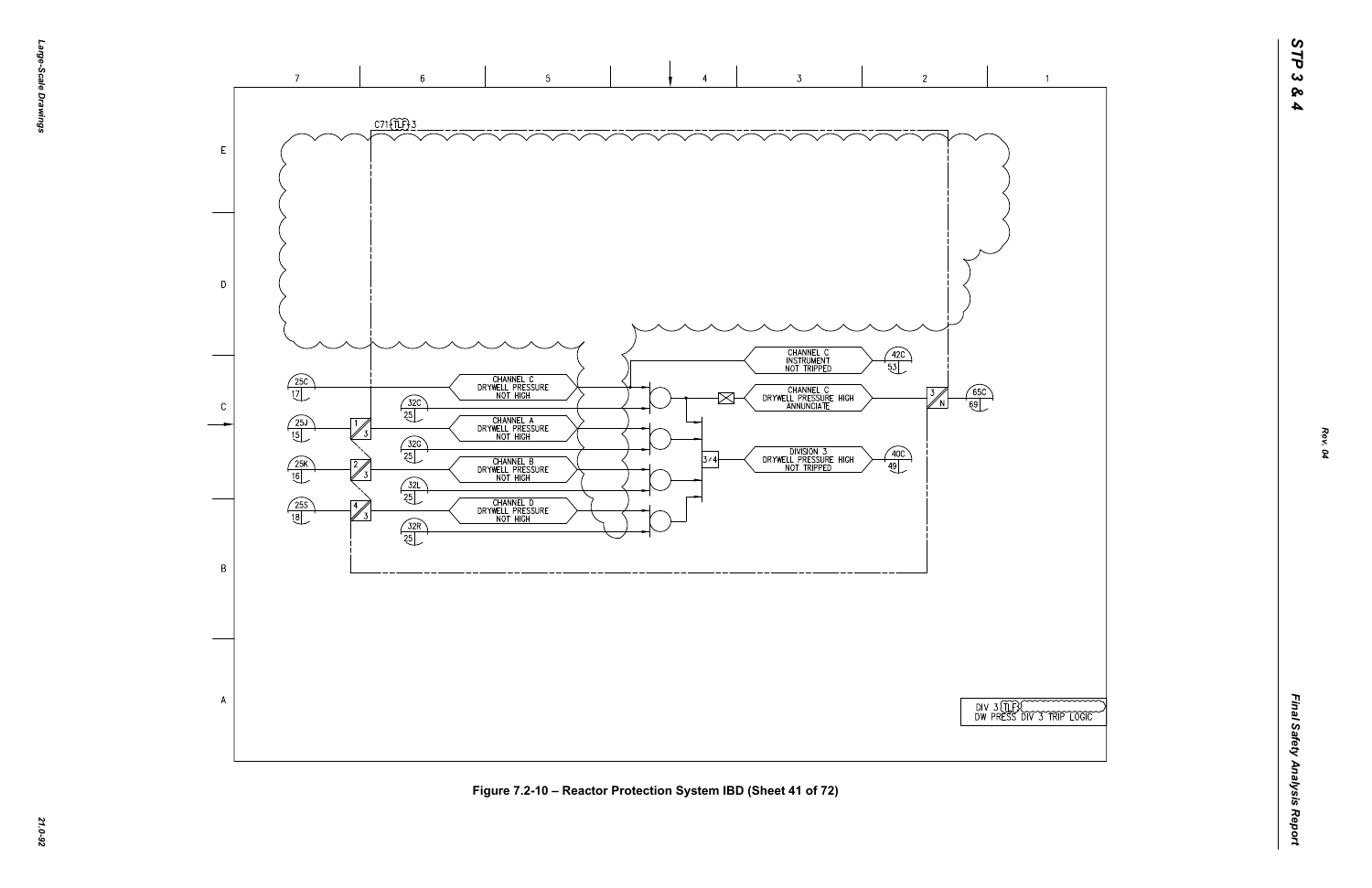



 $\overline{1}$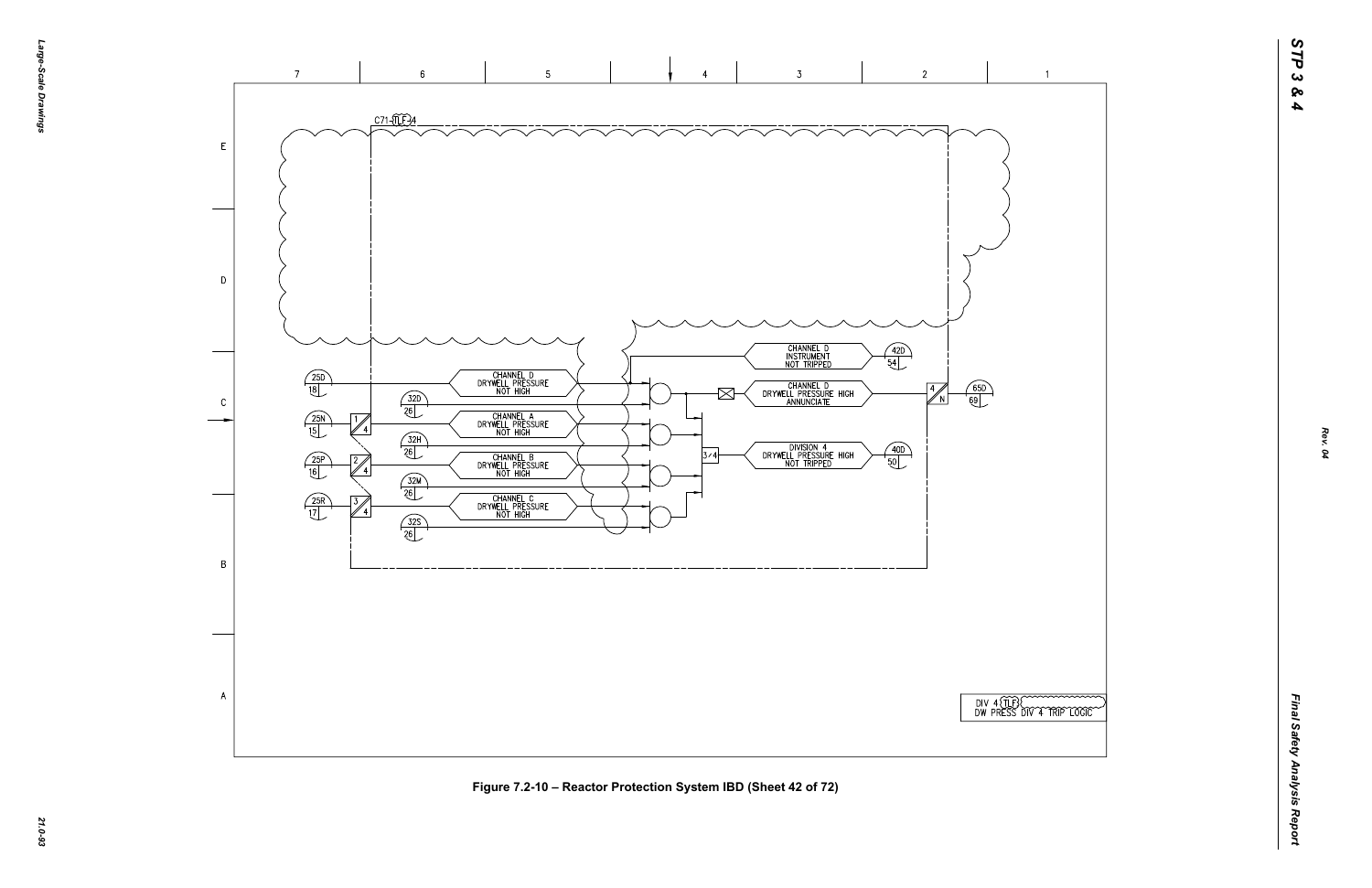*Final Safety Analysis Report* Final Safety Analysis Report



*21.0-94* **Figure 7.2-10 – Reactor Protection System IBD (Sheet 47 of 72)**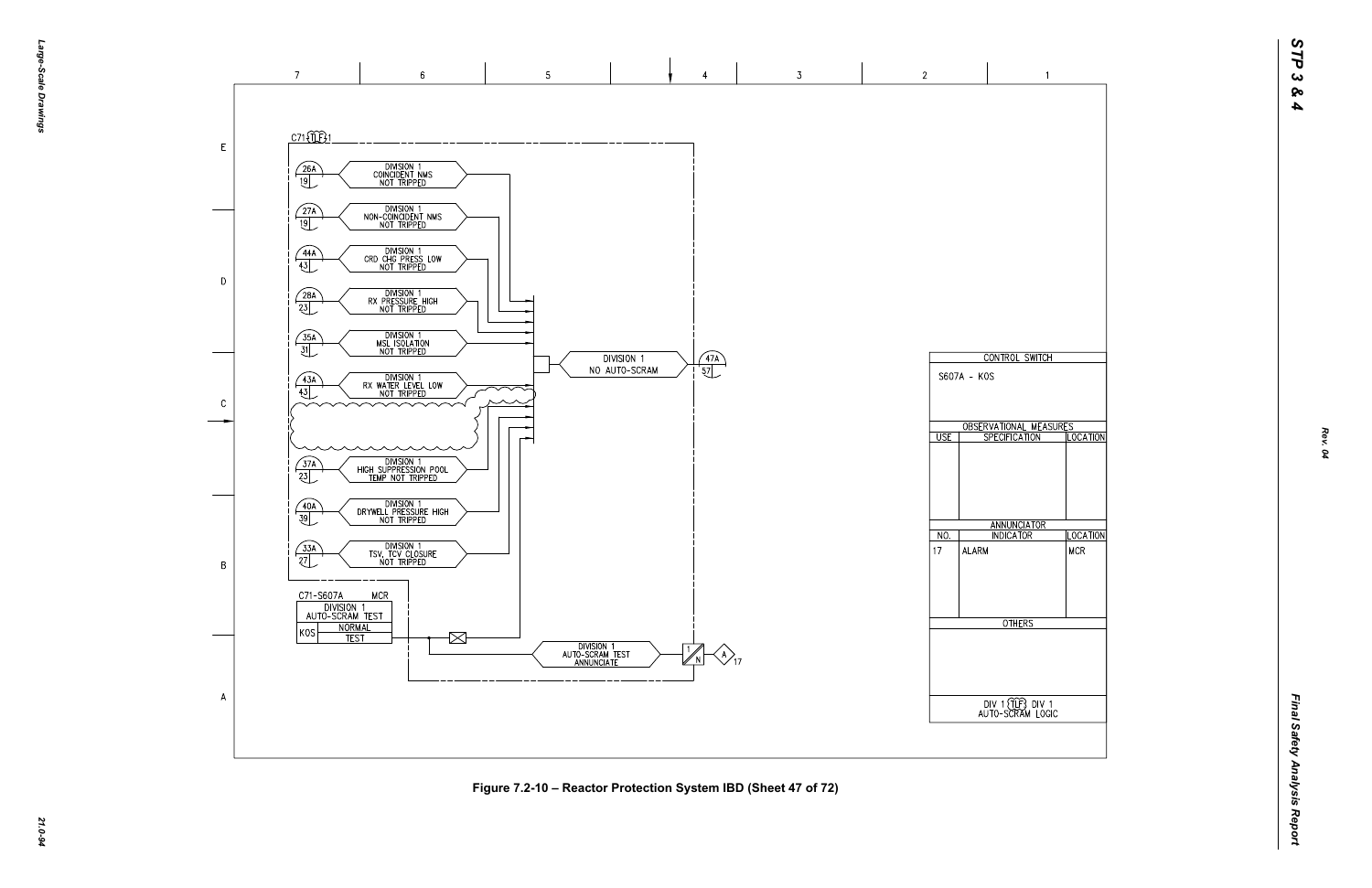

*21.0-95* **Figure 7.2-10 – Reactor Protection System IBD (Sheet 48 of 72)**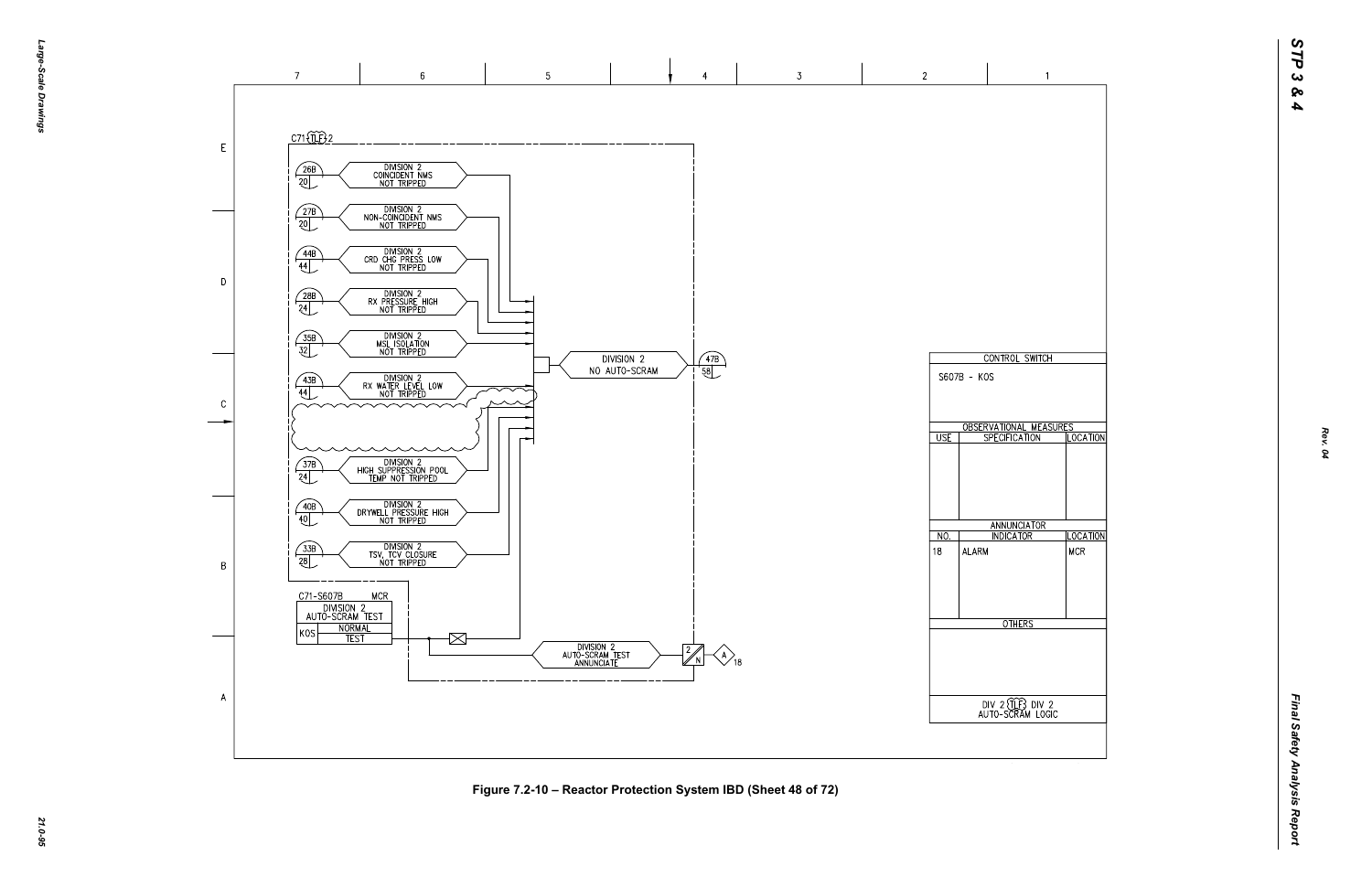

*21.0-96* **Figure 7.2-10 – Reactor Protection System IBD (Sheet 49 of 72)**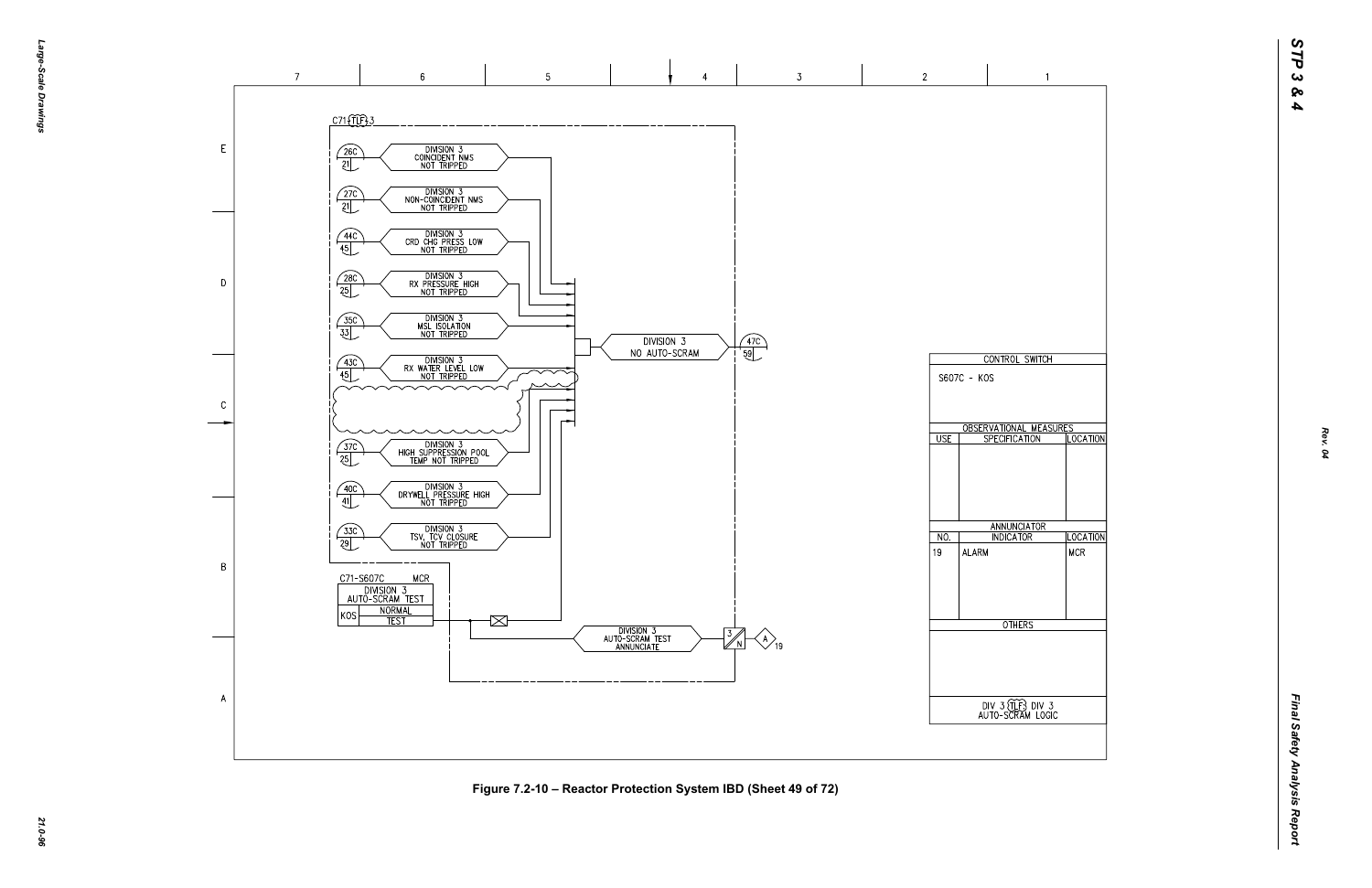

*21.0-97* **Figure 7.2-10 – Reactor Protection System IBD (Sheet 50 of 72)**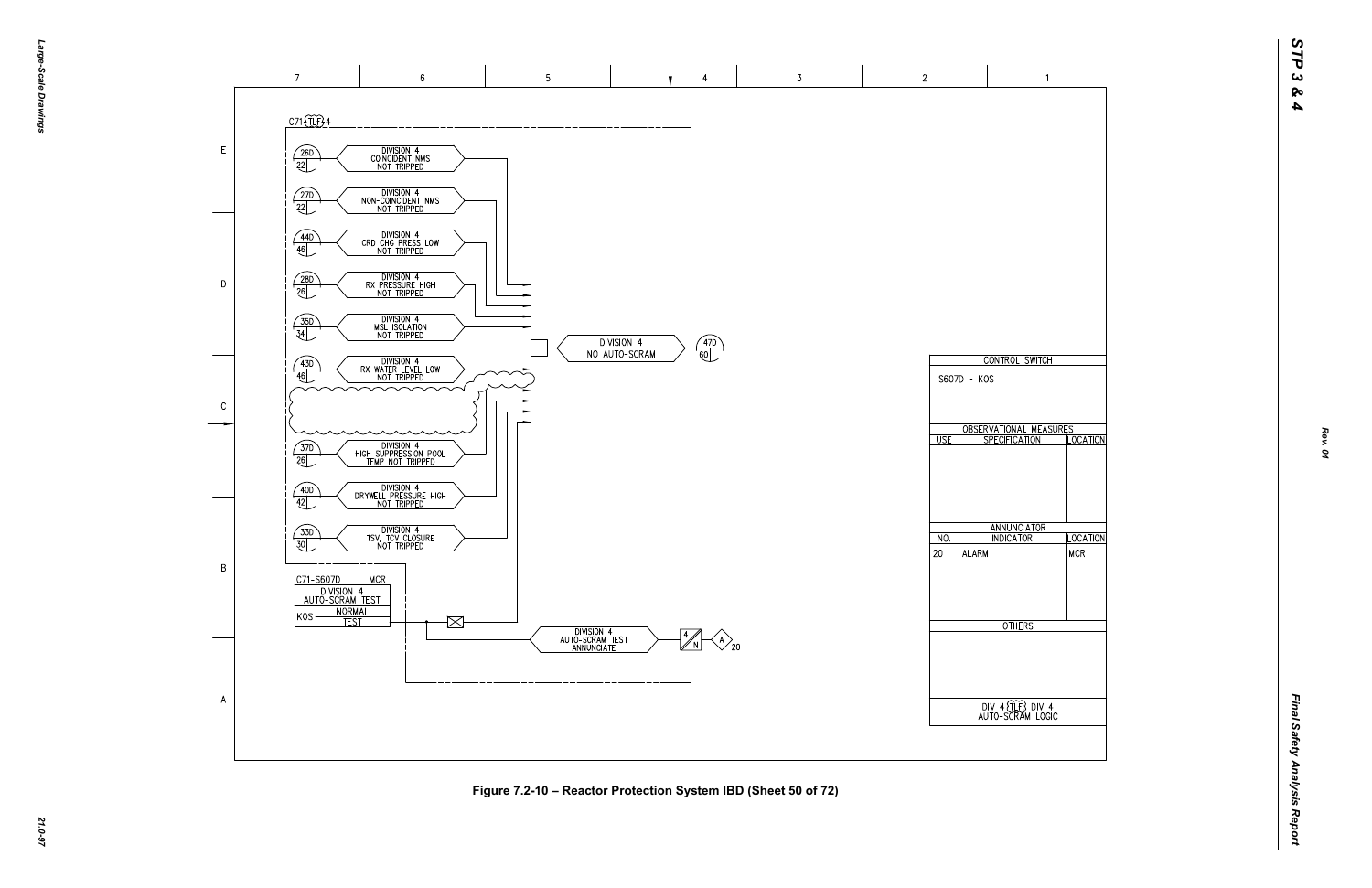



*21.0-98* **Figure 7.2-10 – Reactor Protection System IBD (Sheet 51 of 72)**

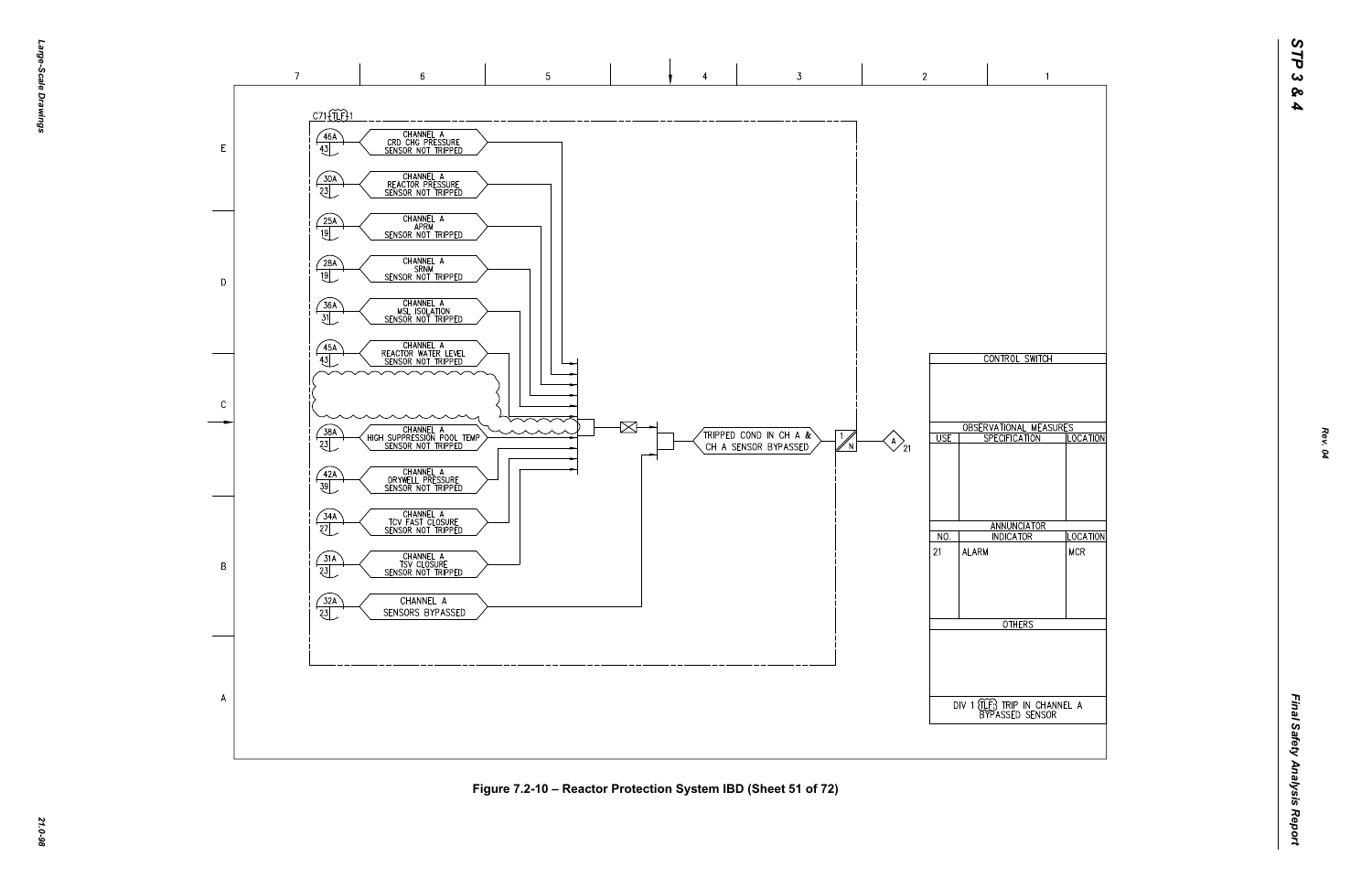

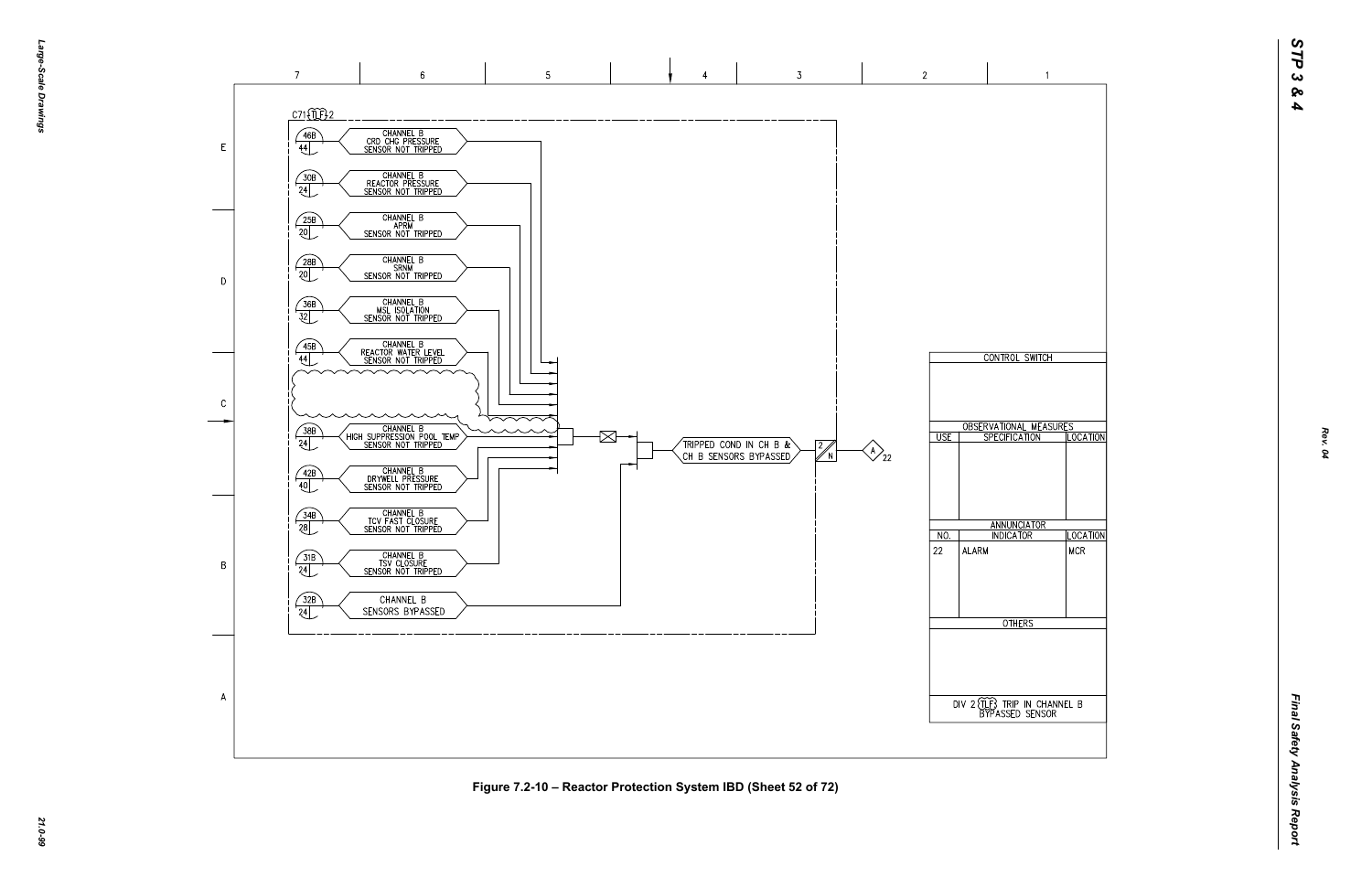

*21.0-100* **Figure 7.2-10 – Reactor Protection System IBD (Sheet 53 of 72)**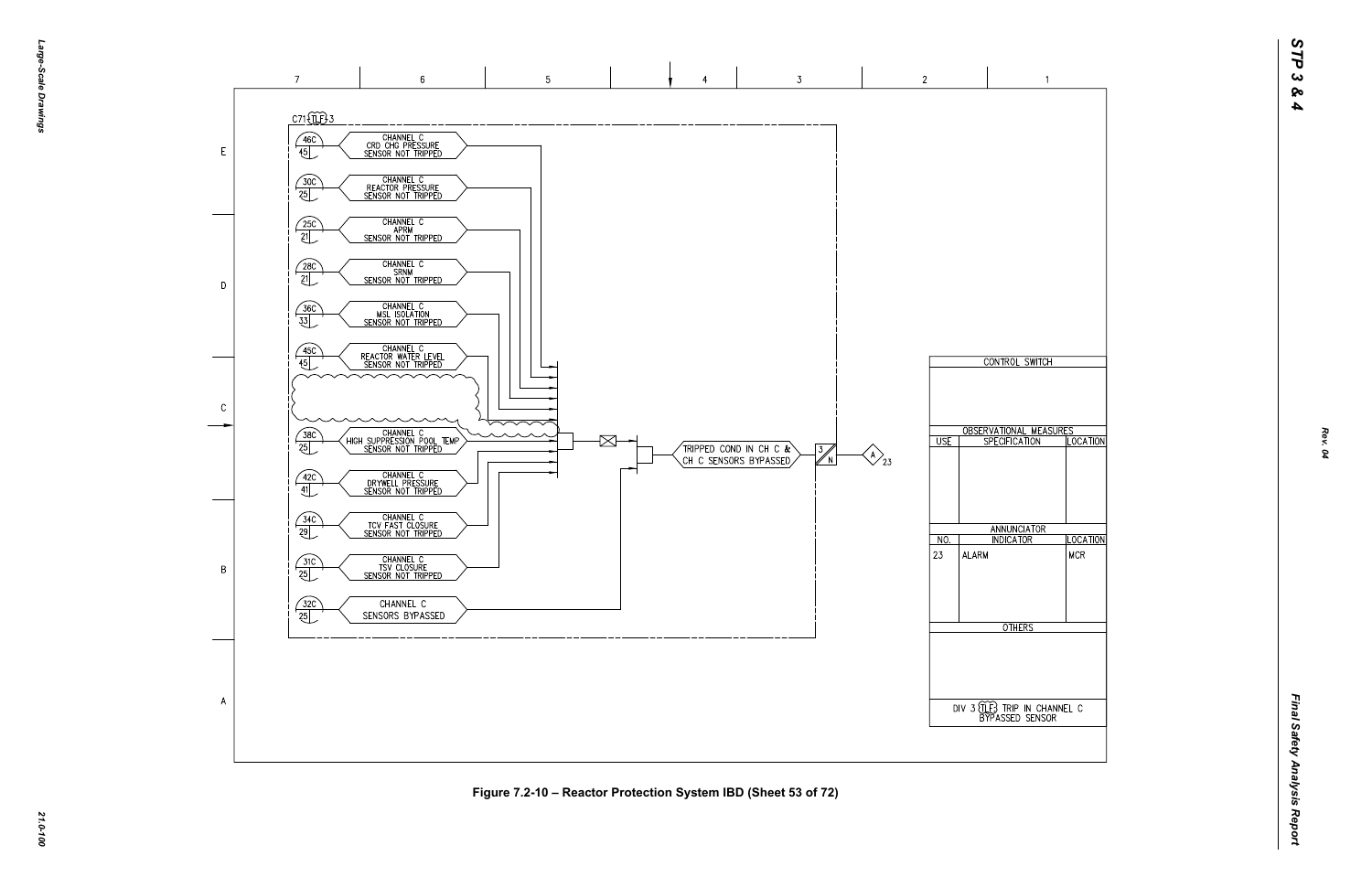

SENSORS BYPASSED

 $\overline{A}$ 



 $3<sup>7</sup>$ 

 $\frac{4}{\sqrt{N}}$ 

 $\bigotimes_{24}$ 

*Final Safety Analysis Report* Final Safety Analysis Report

## *21.0-101* **Figure 7.2-10 – Reactor Protection System IBD (Sheet 54 of 72)**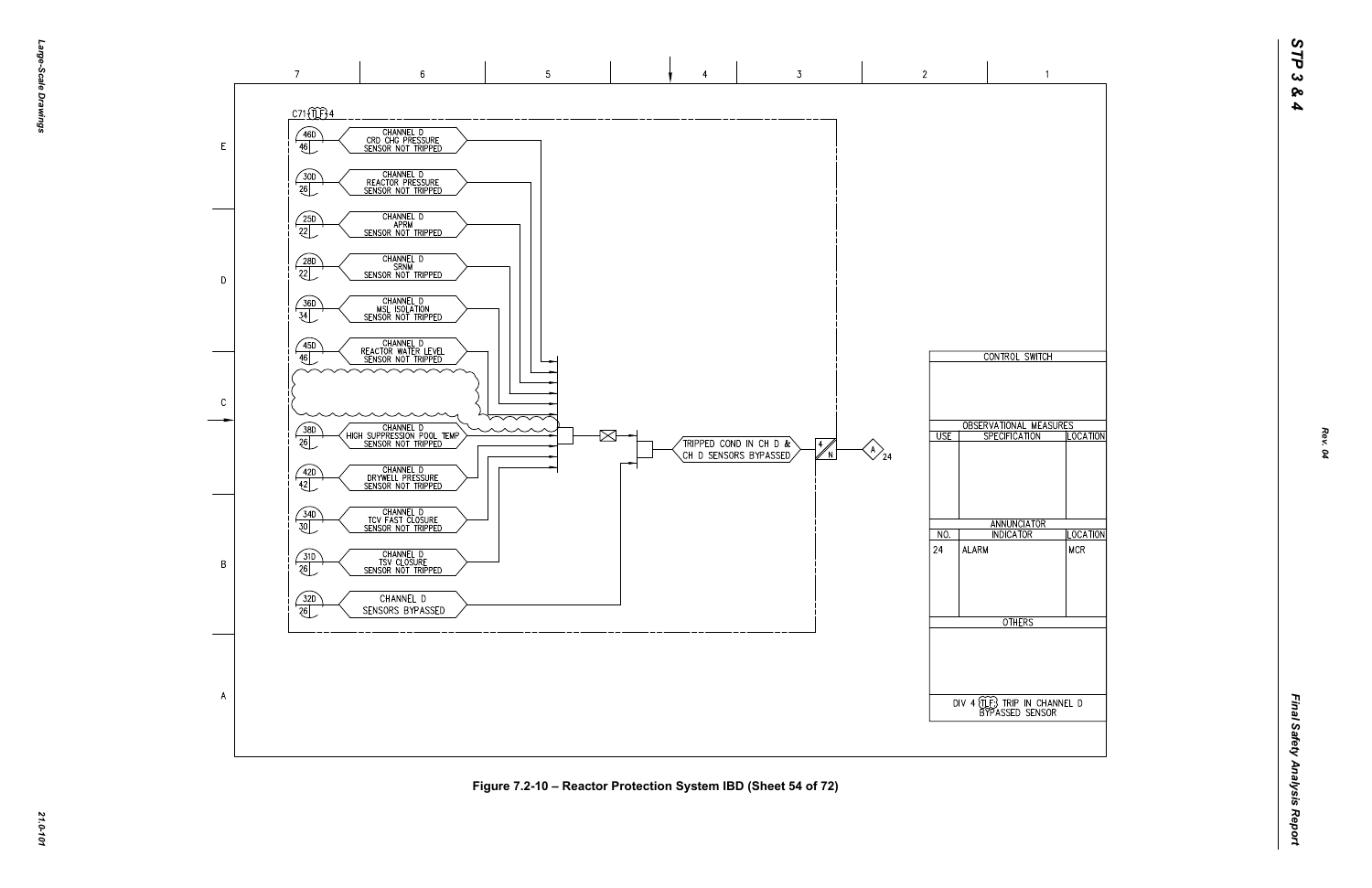

*21.0-102* **Figure 7.2-10 – Reactor Protection System IBD (Sheet 69 of 72)**